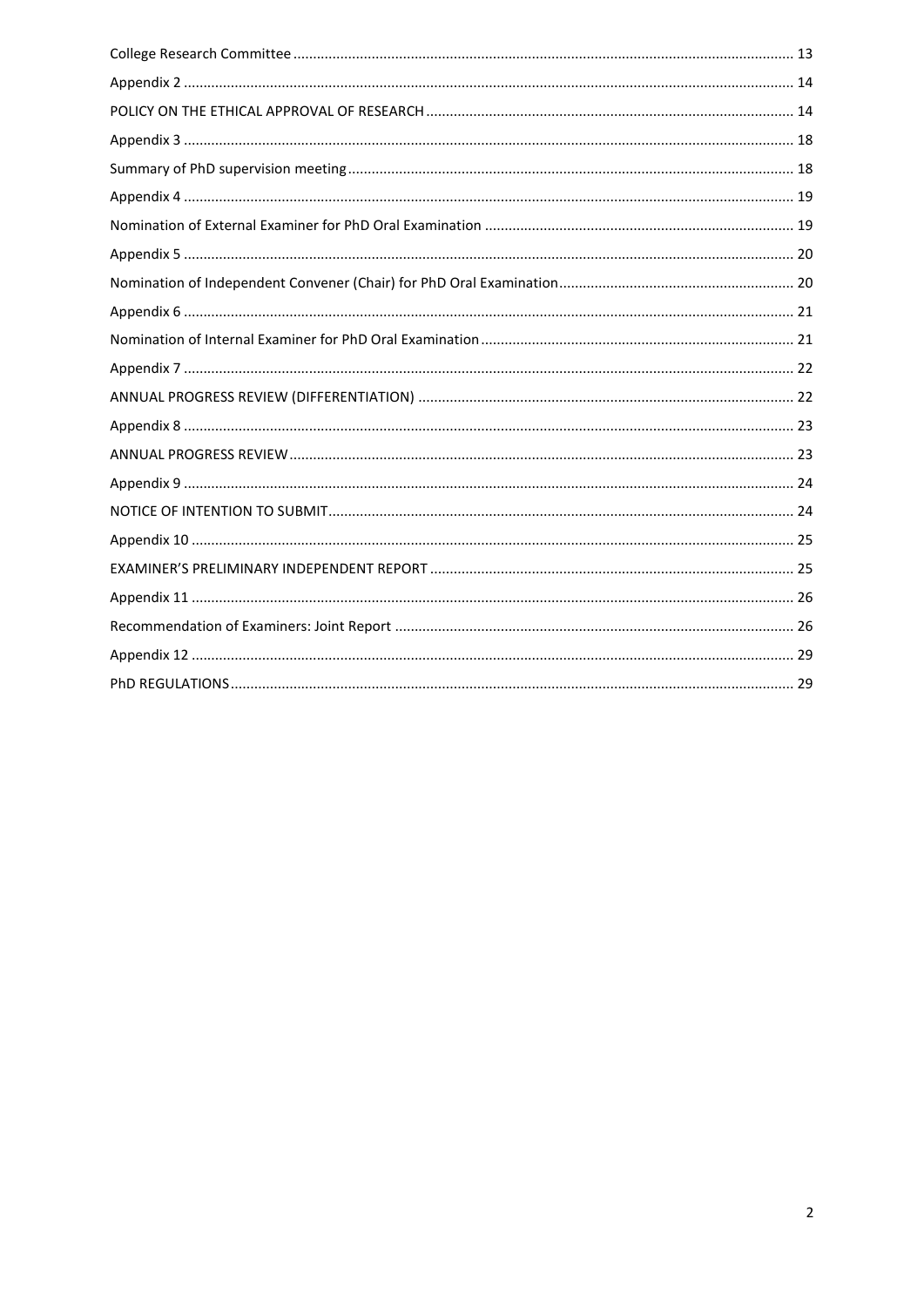## <span id="page-2-0"></span>Section 1: Introduction

1.1 Union Theological College (UTC) is a small specialist College based in Belfast, Northern Ireland. The College has a longstanding tradition in providing supervision for research degrees, awarded for most of its history by Queen's University Belfast. From 2020, the College will grant its own Doctor of Philosophy (PhD) award through the Royal Charter (1881) and Supplemental Charter (2020) of the Presbyterian Theological Faculty, Ireland (PTFI).

1.2 Postgraduate research opportunities are offered across all fields of Theology, allowing students to be part of a research environment in an institution that seeks to promote the highest standards.

1.3 This Code of Practice should be read in conjunction with the PhD Regulations at Appendix 12. It has been developed to align with the UK Quality Code for Higher Education: Research Degrees (2018) and the QAA Doctoral Degree Characteristic Statement (2015).

## <span id="page-2-1"></span>Section 2: The Research Environment

2.0 UTC is developing a research environment which embeds a culture of research achievement amongst students and staff at the highest level.

- 2.1 In accepting students onto its research degree programmes, UTC is committed to:
- (i) Have an appropriate pool of research-active staff, adjunct staff and honorary research fellows who are able to fulfil the role of supervisor.
- (ii) Provide appropriate facilities and support.

2.2 UTC facilitates effective research by providing access and opportunities to interact with academic staff and other research students, for example, through research seminars and peer support networks. Residential students are invited to participate in social and academic events, and to demonstrate the skills they have acquired as a postgraduate student. Research seminars provide unique opportunities for students to present their research findings to peers and academics who can provide valuable feedback on the direction of their research. Non-residential students are encouraged to avail of academic events where they reside or online.

2.3 The Faculty oversees research within the College, delegating specific matters to the College Research Committee (CRC). The CRC is chaired by the Principal of the College and includes research-active members of Faculty and adjunct Faculty and external research-active members. (Appendix 1)

## <span id="page-2-2"></span>Resources and Training

2.4 UTC provides residential research students with appropriate facilities, normally including a desk in a shared room (for full-time students), and access to computing and library facilities. UTC provides distance learning students with online access to e-resources through the College Library. Distance learning students are encouraged to come to Belfast to work in the College Library (in line with any UKVI visa requirements.)

## <span id="page-2-3"></span>Plagiarism and Research Misconduct

2.5 Research students are provided with clear and concise advice (and training where relevant) in relation to good academic practice including how to cite their evidence. The consequences of plagiarism and any other form of research misconduct are outlined clearly in the College's Academic Integrity Policy [\(AcademicIntegrityInPTFIOnlineProgrammesForPublication20.04.21.pdf \(union.ac.uk\)\)](https://www.union.ac.uk/cmsfiles/Support/AcademicIntegrityInPTFIOnlineProgrammesForPublication20.04.21.pdf) UTC makes use of Unicheck originality checking software, both to detect plagiarism and to help students avoid unintentional plagiarism.

## <span id="page-2-4"></span>Research Ethics

2.6 Research students who will be undertaking research with human participants will be required to apply for ethical approval through their supervisor to the College Research Committee. The College's Policy on the Ethical Approval of Research outlines issues to take into account when undertaking research with human participants. (See Appendix 2)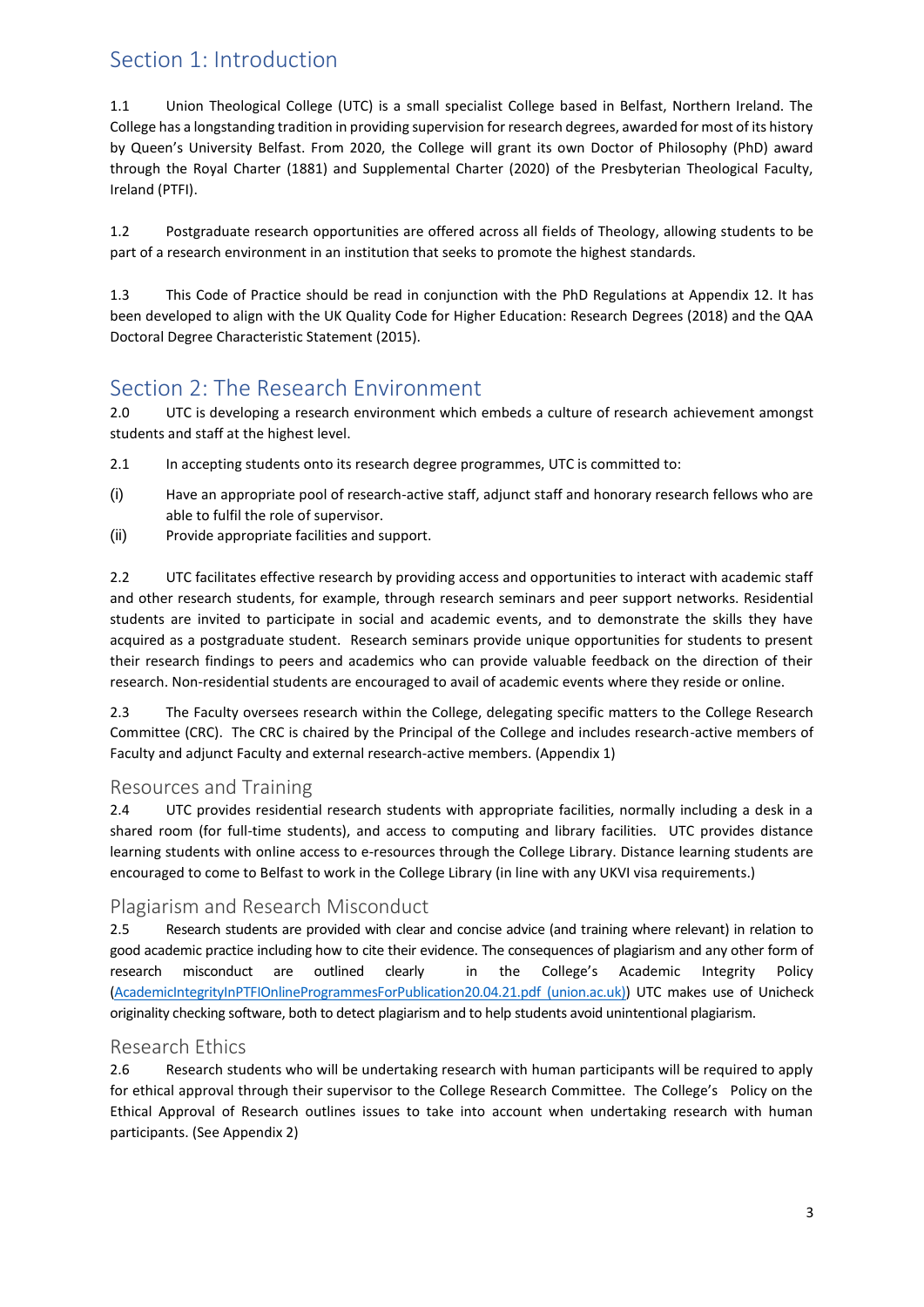# <span id="page-3-0"></span>Section 3: Selection, Admission and Induction of Students

## <span id="page-3-1"></span>Admissions Procedures

3.1 Information on admissions procedures can be found on the College website at [https://www.union.ac.uk/courses/18/phd-theology.](https://www.union.ac.uk/courses/18/phd-theology) Prospective students are requested to contact the member of Faculty whose research area is closest to their proposal. Members of Faculty discuss proposals with applicants and provide support during the admissions process. The criteria for admission are clearly set out on the College website. The admissions process is completed online and there is a non-refundable application fee.

## <span id="page-3-2"></span>Entry Requirements and the Decision-Making Process

3.2 The College applies standard criteria and procedures as part of a transparent admission process for all students and this is underpinned by the Admissions Policy for PTFI Programmes.

Decisions on the admission of PGR students are made by the Admissions Panel (comprising the Principal and the Head of Academic Administration) together with the relevant Head of Department.

Where applicants are required to complete an assessment or attend an interview, the College will ensure that any reasonable adjustments which the applicant may require as a result of disability or long-term condition are arranged in advance.

## <span id="page-3-3"></span>Offer Letter

3.3 The offer letter provides a range of information, including information relating to funding, support services, and immigration procedures, as appropriate. Students are advised in the correspondence that by accepting an offer of admission they are agreeing to meet the responsibilities for their academic studies and candidacy for a research degree as outlined below.

For unsuccessful applicants, a letter of rejection will be provided in a timely manner.

## <span id="page-3-4"></span>Responsibilities of Students towards the College and their Supervisors

3.4 At their initial supervisory meeting, students are advised of their responsibilities and the responsibilities of the supervisory team and work with their supervisor to devise a research plan.

Research students' responsibilities include:

- (i) Personal and professional development, including, where possible, recognising when they need help and seeking it in a timely manner.
- (ii) Maintaining regular contact with the supervisory team.
- (iii) Preparing adequately for the required formal meetings with their supervisor, completing the record (see appendix 3) and implementing any action points in a timely manner.
- (iv) Setting and keeping to timetables and deadlines, including planning and submitting work as and when required, and maintaining satisfactory progress with the RDP.
- (v) Raising awareness of any specific needs or circumstances likely to affect their work.
- (vi) Attending any development opportunities (research-related or other) that have been identified when agreeing development needs with supervisors.

The student is responsible for the submitted work, and the eventual success or failure of the RDP. Students are made aware that, in signing the Notice of Intention to Submit a Thesis form (Appendix 9), the principal supervisor and second supervisor do not confirm that the thesis is fit for submission or that the submission will be successful.

## <span id="page-3-5"></span>Section 4: Supervision

### <span id="page-3-6"></span>The Supervisory Team

4.0 The Department will plan for the appointment of a suitable supervisory team. For each student who accepts a place and is admitted to the RDP, Faculty will formally appoint this team as soon as possible thereafter.

4.1 The supervisory team normally comprises a principal supervisor and secondary supervisor. A third supervisor may also be appointed where appropriate. The principal supervisor will be the initial point of contact for the student.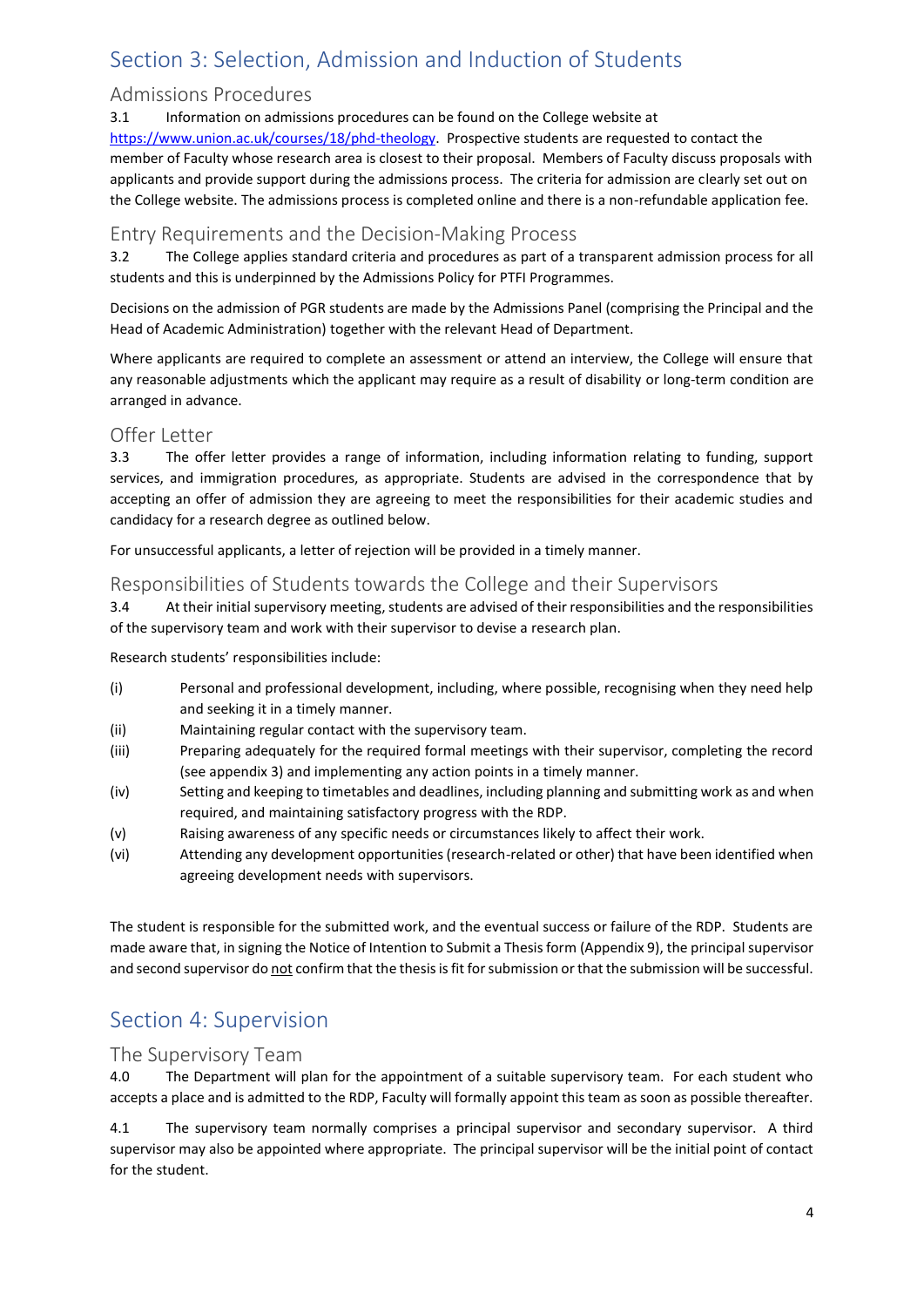4.2 The College will consider whether appropriate supervision can be provided and maintained throughout the research period when admitting a student to a RDP. The College Principal is responsible for ensuring the appointment of appropriate supervision in the event of a supervisor being unavailable for a significant period of the student's research, or should a change in supervisor be required under different circumstances such as at the student's request.

4.3 It is the responsibility of the Faculty to appoint the supervisory team for each research student. The criteria are as follows:

Research supervisors will:

- Typically, be members of staff in an HEI or research institute, while allowing for situations in which qualified individuals are working in other roles; and
- Be experienced in and actively engaged in research; and
- Hold a research degree at the same level as, or higher than, the degree being supervised.

Research teams will include<sup>1</sup>:

- At least one member who has successfully supervised a Doctoral thesis to completion, either individually or as part of a supervisory team
- At least one member of Faculty or adjunct Faculty.
- At least one member who is currently engaged in relevant or related research, so as to ensure that the direction and monitoring of the student's progress is informed by up to date subject knowledge and research developments.

Given that the College is a small specialist institution, it is necessary to appoint external supervisors. Such supervisors are designated Honorary Research Fellows of Union Theological College. External supervisors will be expected to report annually to the College Principal on their role as supervisor and to comply with all the requirements for supervision laid out in this Code of Practice and in the regulations for RDP students. Supervisory teams are appointed under the procedures for the appointment of research supervisors.

## <span id="page-4-0"></span>Responsibilities of the Supervisor

4.4 The student is responsible for the eventual success or failure of the RDP. The supervisory team provides the student with advice, help and guidance over the course of the RDP, enabling access to relevant training and development opportunities, to support the completion of the RDP.

4.5 At an initial supervisory meeting the supervisor(s) and student agree the roles and responsibilities of the student and each member of the supervisory team; and the frequency, duration and format of formal meetings. In addition to the mandatory, recorded, eight formal meetings per year between the supervisor(s) and full-time student (pro rata for part-time students), there are normally additional, informal meetings as required, depending on the needs of the student and the supervisory team. All meetings are recorded on a template (Appendix 3). Students and supervisors are jointly responsible for ensuring that regular and frequent contact is maintained.

- 4.6 Supervisory team responsibilities are as follows:
	- (i) Responsibilities are normally shared out amongst members of the supervisory team. However, it is expected that the principal supervisor has overall responsibility with the second supervisor providing a supporting role.
	- (ii) The principal supervisor must ensure the student is made aware of relevant policies and procedures, including the use of originality checking software, and specific policies, including gaining ethical approval where appropriate.
	- (iii) The principal supervisor will ensure that the student understands the nature and requirements of postgraduate research, including progress requirements and deadlines, and is aware of the standards expected of him/her as a research student.

 $\overline{a}$ 

<sup>1</sup> Faculty Meeting 20 October 2021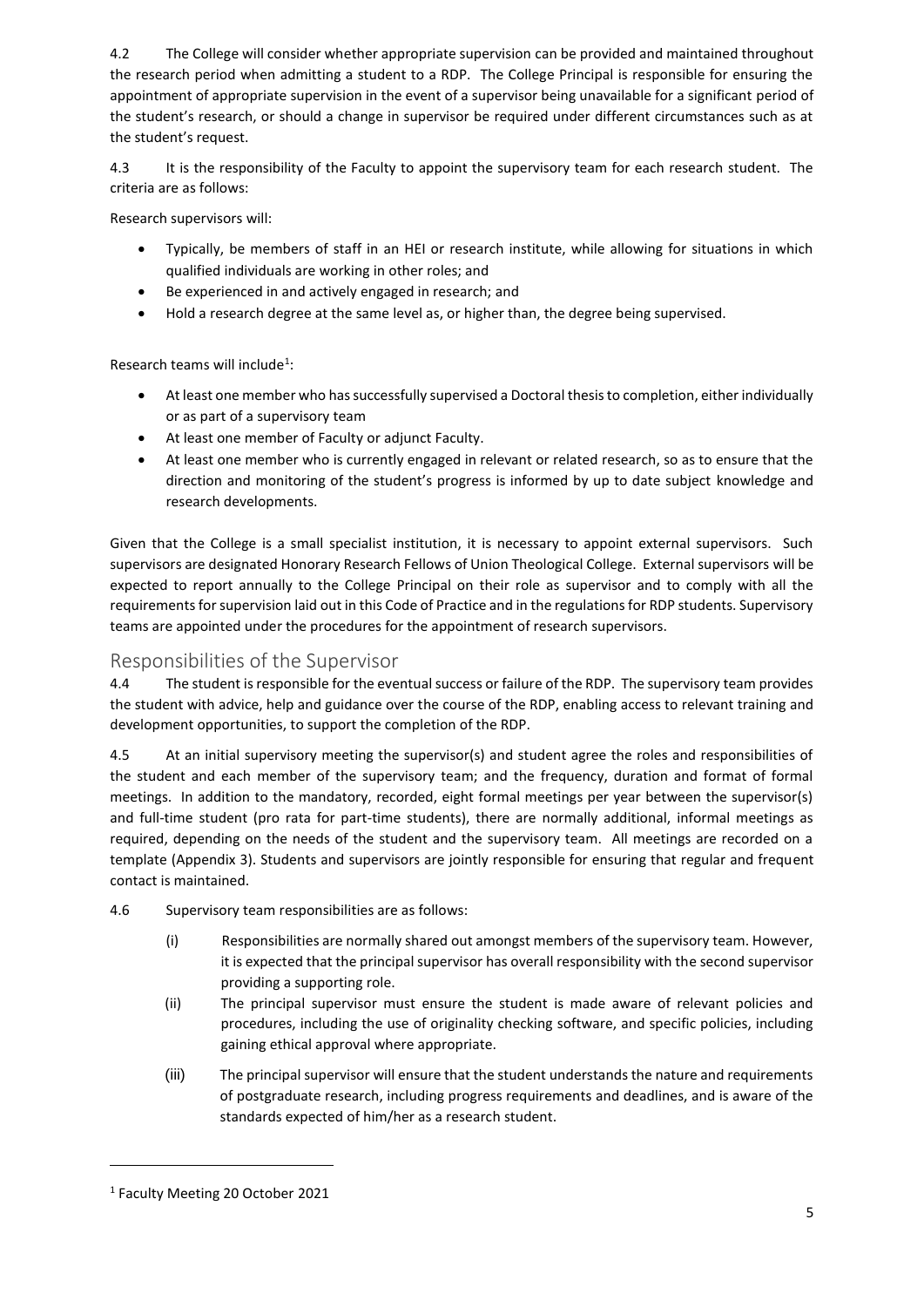- (iv) The supervisory team will agree with the student what training and development requirements need to be fulfilled as part of the requirements for the completion of the RDP.
- (v) The supervisory team will agree an initial research plan with the student, which may be subject to change during the course of the RDP.
- (vi) The supervisory team (and in most cases the principal supervisor) will provide timely and constructive feedback on the student's work and overall progress within the RDP, raising any concerns about progress at an early stage with the student.
- (vii) The supervisory team will ensure that appropriate records are maintained in relation to supervisory meetings, progress monitoring, and Annual Progress Review (including differentiation).
- (viii) The supervisory team will provide appropriate pastoral support as required, by providing advice and/or referring the student to other sources of support, including relevant support services. The principal supervisor normally undertakes the role of personal tutor.
- (ix) The supervisory team will help the student interact with others working in the field of research, for example, encouraging the student to attend relevant seminars and conferences; supporting him/her in seeking funding for such events as required; and where appropriate supporting the submission of conference papers and articles to refereed journals.
- (x) In circumstances where support for the student from the principal supervisor becomes unavailable, the second supervisor may be required to deputise.

### <span id="page-5-0"></span>Supervisor Workload

4.7 The College Principal should ensure that the existing teaching, research and administration commitments of potential supervisors from the College are fully taken into consideration before they are appointed, allowing supervisors to have sufficient time to monitor and support the progress of the student's research, and to respond to the student in a timely manner. A supervisor may not normally be the principal supervisor for more than six full-time research students (or equivalent) at any one time.

### <span id="page-5-1"></span>Supervisor support and training

4.8 The College Principal will ensure that supervisors have the appropriate training and skills to perform the task of supervision satisfactorily and will review annually with supervisors their needs for additional training to offer the best supervision possible to research students. Feedback from students will be considered when assessing the training needs of supervisors. New supervisors will be mentored by other members of Faculty who already have experience in supervising research students through to the completion of their degree. The College will put in place any training that is deemed appropriate to enhance the skills of supervisors. The College will hold an annual staff training seminar devoted to best practice in postgraduate supervision.

## <span id="page-5-2"></span>Section 5: Progress and Review Arrangements

### <span id="page-5-3"></span>Monitoring and Supporting Student Progress

- 5.1 To support progress within the RDP, the College is committed to the following:
	- (i) Effective supervision.
	- (ii) The development and updating of the research plan.
	- (iii) An initial review of the feasibility of the project and the research plan, taking account of the required timeframe for the RDP.
	- (iv) Regular progress monitoring, including the requirement for a minimum of eight formal, recorded meetings per year between the supervisor(s) and student to monitor progress against the research plan; and mechanisms to identify and deal with progress issues at an early stage.
	- (v) Annual Progress Review (including differentiation).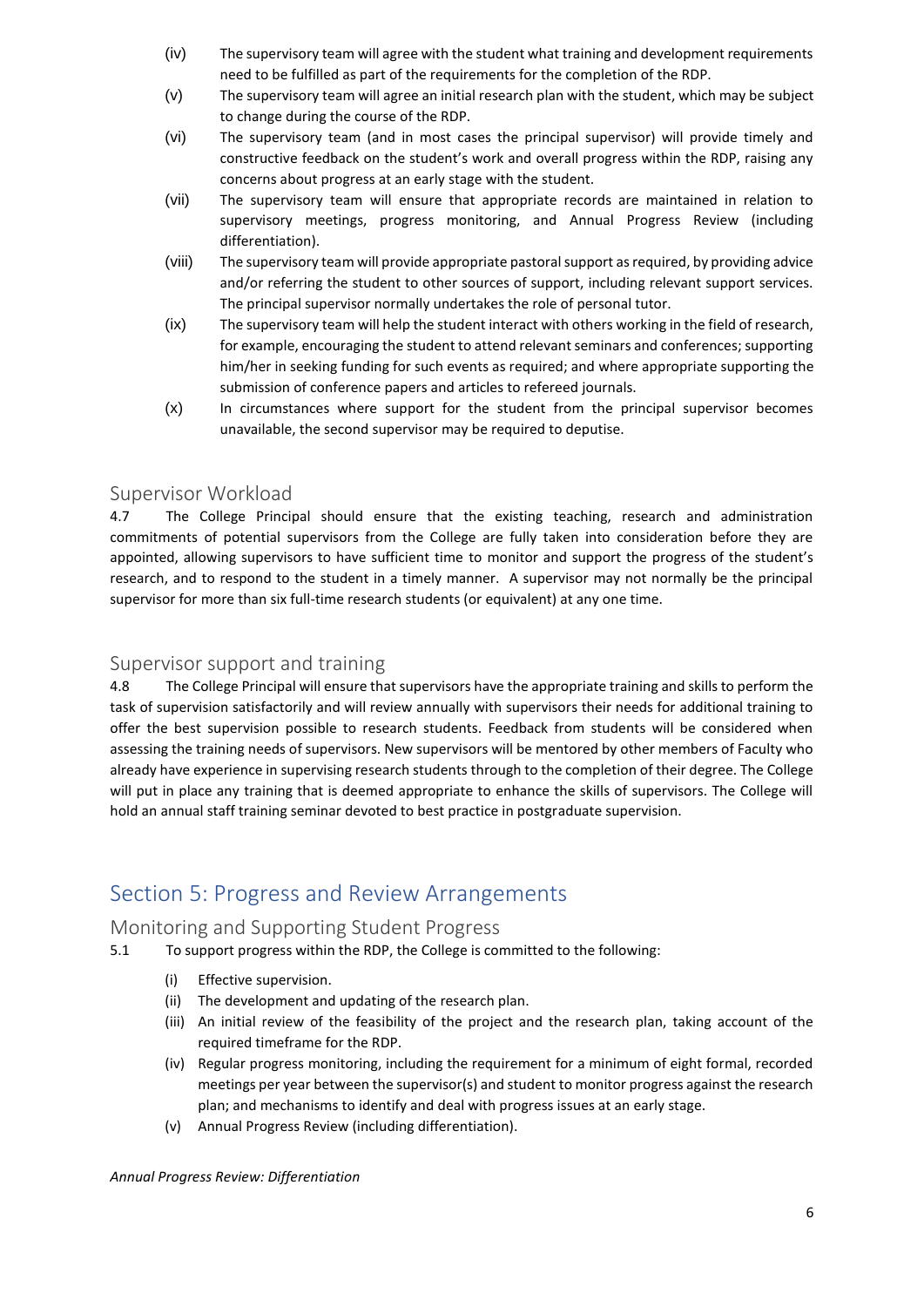5.2 Students are admitted as Probationary Research Students and are required to confirm doctoral status (differentiate) at the end of their first year of study. Reviews are held within nine months to allow for any remedial actions arising from the review to be completed within the year.

Confirmation of status normally requires the submission of the following: an outline of the provisional research project (maximum 1000 words), a forward plan with a schedule and expected dates of completion, a supporting bibliography, and a sample of work such as a draft chapter  $(4,000 - 6,000 \text{ words})$ .<sup>2</sup>These submissions will be assessed in an interview with one or more appointed examiners and a recommendation made to the College Research Committee (Appendix 7).

The criteria for the assessment are:

- Is the work presented by the student such as might reasonably be expected as a result of their having studied for the equivalent of around 12 months full-time for a PhD?
- Has the student shown that he / she is able to exercise independent critical judgement?
- Has the student demonstrated that he / she understands how his / her research topic is related to the wider body of scholarly literature?
- Has the student demonstrated the potential to produce an original contribution to knowledge?
- Is the student's work, and his / her understanding of it, of a standard that indicates that it will lead to the successful submission of a PhD thesis within 3-4 years full-time registration (or part-time equivalent)?

Where previous experience in research is deemed satisfactory by the Faculty, the prescribed period of study may be reduced to two academic years for applicants for full-time PhD study and three academic years for applicants to part-time PhD study.

### *Annual Progress Review: Year 2 and beyond*

- 5.3 The Annual Progress Review contains the following three elements:
	- (i) A written self-evaluative summary of work completed during the period of the review together with a sample of work.
	- (ii) A meeting with the student, whereby the student can be questioned about his/her work by the Progress Review Panel.
	- (iii) A documented outcome of the review and the progression decision (Appendix 8).

All returning students registered for RDPs must have their progress reviewed annually by independent progress review panel members, in a meeting at which they are present, in person or via video-conferencing, to discuss their work, prior to registration for the next academic year.

5.4 Registration at the beginning of an academic year shall be dependent on the completion of a satisfactory progress report at the end of the previous academic year, for returning students. The College can determine when in the second semester that APR shall take place for students. Timing may vary depending on the student's year of study/progress, but appropriate information should be disseminated to all students in advance to allow for the required preparations. All students who may need to register in the next academic year in order to have a final version of the thesis approved prior to graduation must complete the APR process.

Initial APR meetings will be held early enough to allow students to complete any remedial actions required for progression before they need to register for the next academic year.

 $\overline{a}$ 

<sup>2</sup> Faculty Meeting 20 October 2021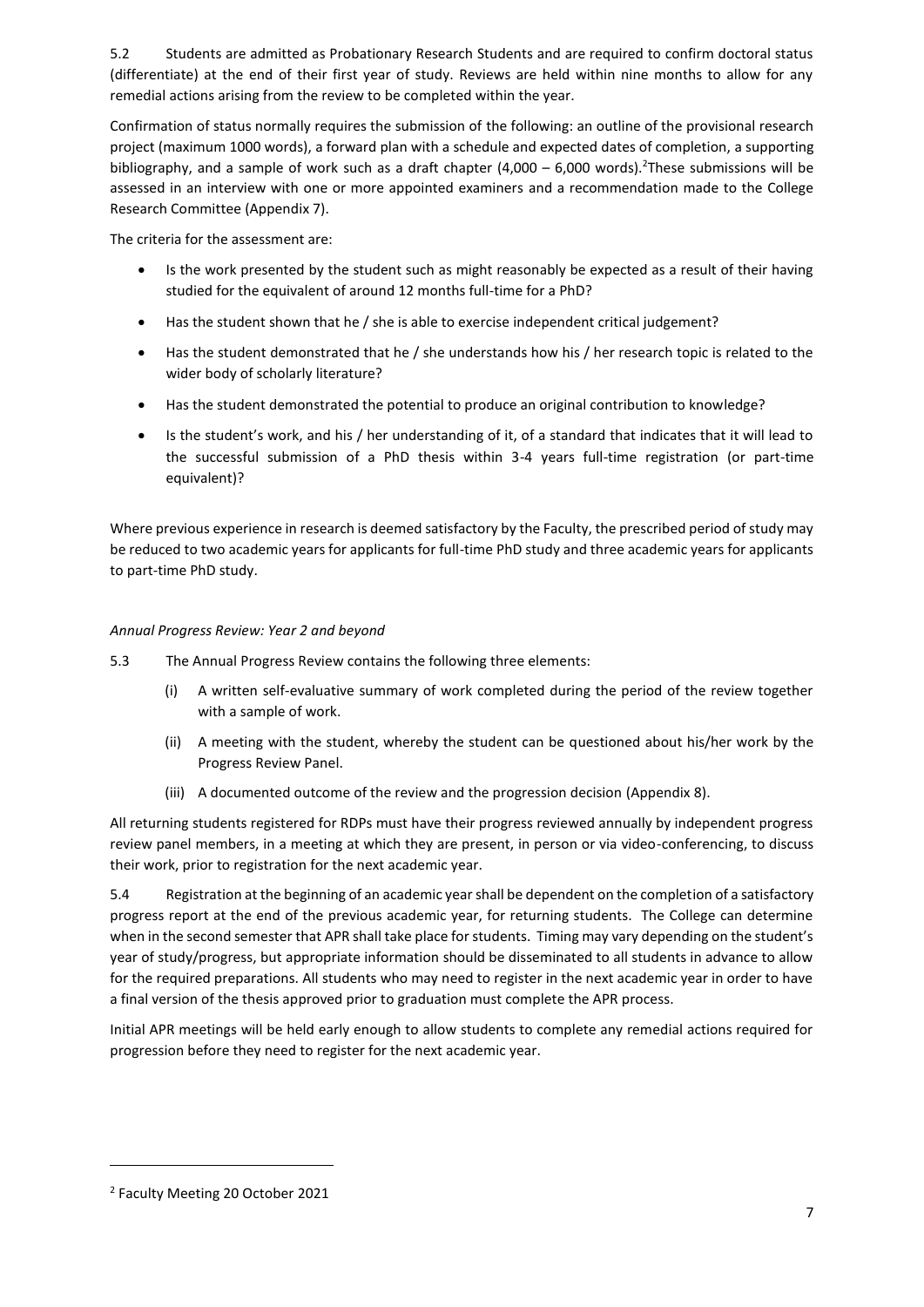### <span id="page-7-0"></span>Panel Membership

5.5 The College will appoint a Progress Review Panel for each student. This should normally comprise two independent members of Faculty or adjunct Faculty. One of the independent members should be a senior member of staff within the College.

As it is expected that panel members will not have had substantial co-authoring or collaborative involvement in the student's work as a result of APR, panel members would be eligible to act as internal examiners at the final oral examination.

One member of the supervisory team, preferably the principal supervisor, may be present to provide input, but may not take part in making the final recommendation concerning the student's progress. If a supervisor attends a panel meeting, he/she should be asked to leave the meeting for a few minutes so the student can openly discuss the supervisory process.

## <span id="page-7-1"></span>Types of Meetings and Student Submissions

5.6 The type of meeting and the format for student submissions depends on the stage the student has reached. For external students, and those who are studying away from the College, it is acceptable to host the meeting between the progress review panel and student via Skype or alternative videoconferencing or teleconferencing approaches.

- (i) For full-time students in year two and beyond, APR meetings may comprise a student presentation on their research followed by a question and answer session. Students should normally submit a training record, an updated research plan/completion timetable, and one or more of the following: a progress report, PowerPoint presentation, chapter outline, thesis overview, and thesis chapter(s). The panel may also consider a report from the supervisor(s).
- (ii) For part-time students, the College may implement the approach outlined above at the end of the second, fourth and sixth years. A lighter touch approach (e.g. reduced student submissions regarding progress, and brief progress review meetings) could be implemented at the end of the first, third, and fifth years.
- (iii) For students who are very near submission (as acknowledged by the principal supervisor), or who have submitted their thesis but are awaiting a viva, a light touch approach would be appropriate. This is to act as a formal way of 'keeping in touch' in case there may be progress issues, whilst recognising that a full APR at this stage would not be appropriate. These students may benefit from submitting the outline of their thesis and one or more chapters for consideration by the panel.
- (iv) For students who are completing corrections within a deadline which occurs in the next academic year, a very light touch approach would be appropriate. Students who have been asked to revise and resubmit their thesis for re-examination may benefit from submitting draft revised work to the progress review panel, and experiencing a mock viva regarding the corrections. For students who are completing minor corrections or minor revisions, the student submission may simply be a brief report on progress with the corrections, and the expected date of completion and submission of the corrections, and the APR panel meeting could be a very brief meeting to ensure that the student is on track and that there are no issues that would delay the completion.
- (v) Any students who are completing minor corrections or minor revisions within a deadline which occurs in the current academic year will not have to complete the APR process. These students would be expected to register in the next academic year in order to graduate only.

## <span id="page-7-2"></span>Feedback after the APR Meeting

5.7 Both the Student and his/her supervisory team will receive written feedback from the progress review panel once the progress recommendation has been approved by the College Research Committee. A student who is dissatisfied with the outcome of the progress review may appeal using the Academic Appeals (Research Degrees) Procedure.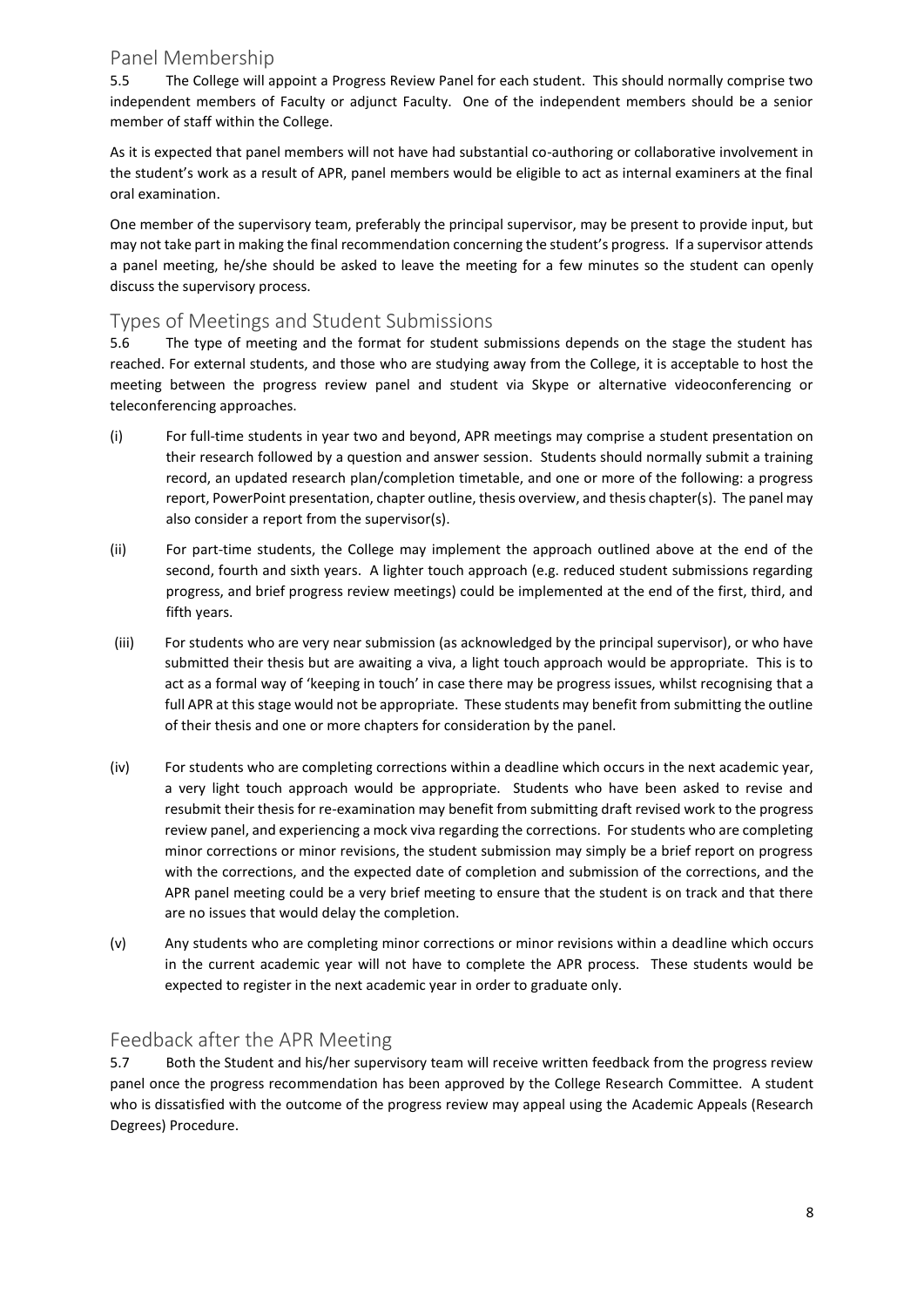## <span id="page-8-0"></span>Section 6: Development of Research and Other Skills

## <span id="page-8-1"></span>Developing the Research, Personal and Professional Skills of Research Students

6.1 Full-time research students are expected to undertake 20 days of training and development activity throughout the course of their RDP. The College will offer advice and support concerning opportunities for personal, professional and skills development.

6.2 Through their supervisor, PhD students may request purchase by the Gamble Library of e-books in support of their research, use of inter-library loans facilities and the posting of hard-copy books. UTC will cover costs up to £50 per student.

6.3 Whilst opportunities for skills development are integrated in the RDPs, the College may provide additional subject-specific training. Students will also be made aware of training opportunities which may be delivered by Research Councils or other Professional Bodies. Subject to available funding and through agreement with the student's supervisor, the College will encourage students to attend or participate in conferences and seminars which further their research as well as enhancing their professional skills.

## <span id="page-8-2"></span>Section 7: Assessment

## <span id="page-8-3"></span>Criteria for the Award of a PhD

### **This section should be read in conjunction with the PhD regulations (Appendix 12)**

7.1 Students are required to submit a thesis, the length of which should not normally be fewer than 75,000 or greater than 90,000 words. Footnotes are included in this total but the bibliography and any appendices deemed essential support for the thesis are not. The first page of the thesis must include the author's full names; degrees held by the author; title of thesis; degree for which it is offered; and date of submission (month/year). The minimum margins should be a left margin of 4 cm (to allow for binding) and right, top and bottom margins of 2.5 cm. The pages and illustrations must be numbered consecutively. The text may be presented in either one-and-a-half or double-line spacing.

The assessment includes a thorough review of the submitted thesis followed by a *viva voce* oral examination, normally conducted by two examiners. Supervisors have no role in the examination of doctoral awards that they have supervised. At least one of these examiners will be external.

- 7.2 Doctoral degrees are awarded to students who have demonstrated:
	- i. The creation and interpretation of new knowledge, through original research or other advanced scholarship, of a quality to satisfy peer review, extend the forefront of the discipline, and merit publication.
	- ii. A systematic acquisition and understanding of a substantial body of knowledge which is at the forefront of an academic discipline or area of professional practice.
	- iii. A detailed understanding of applicable techniques for research and advanced academic enquiry.
	- iv. A detailed understanding of applicable techniques for research and advanced academic enquiry.

### <span id="page-8-4"></span>Roles and Responsibilities

7.3 Examiners have an obligation of confidentiality regarding the thesis and the examination. The Faculty appoints the external examiner, the internal examiner and the independent convener. The College sends the formal appointment letter to the external examiner, along with appropriate regulations and guidance. The external examiner is a specialist in the subject area of the thesis and will take the lead in the examination. The internal examiner is a full examiner, and is expected to have sufficient knowledge and understanding of the topic to enable him/her to judge the quality of the thesis and contribute accordingly to the examination.

7.4 A chair is appointed by the Faculty as an independent convener of the oral examination panel. The independent convener is in attendance to monitor the conduct of the examination and provide a report.

The following guidelines outline the role of the independent convenor: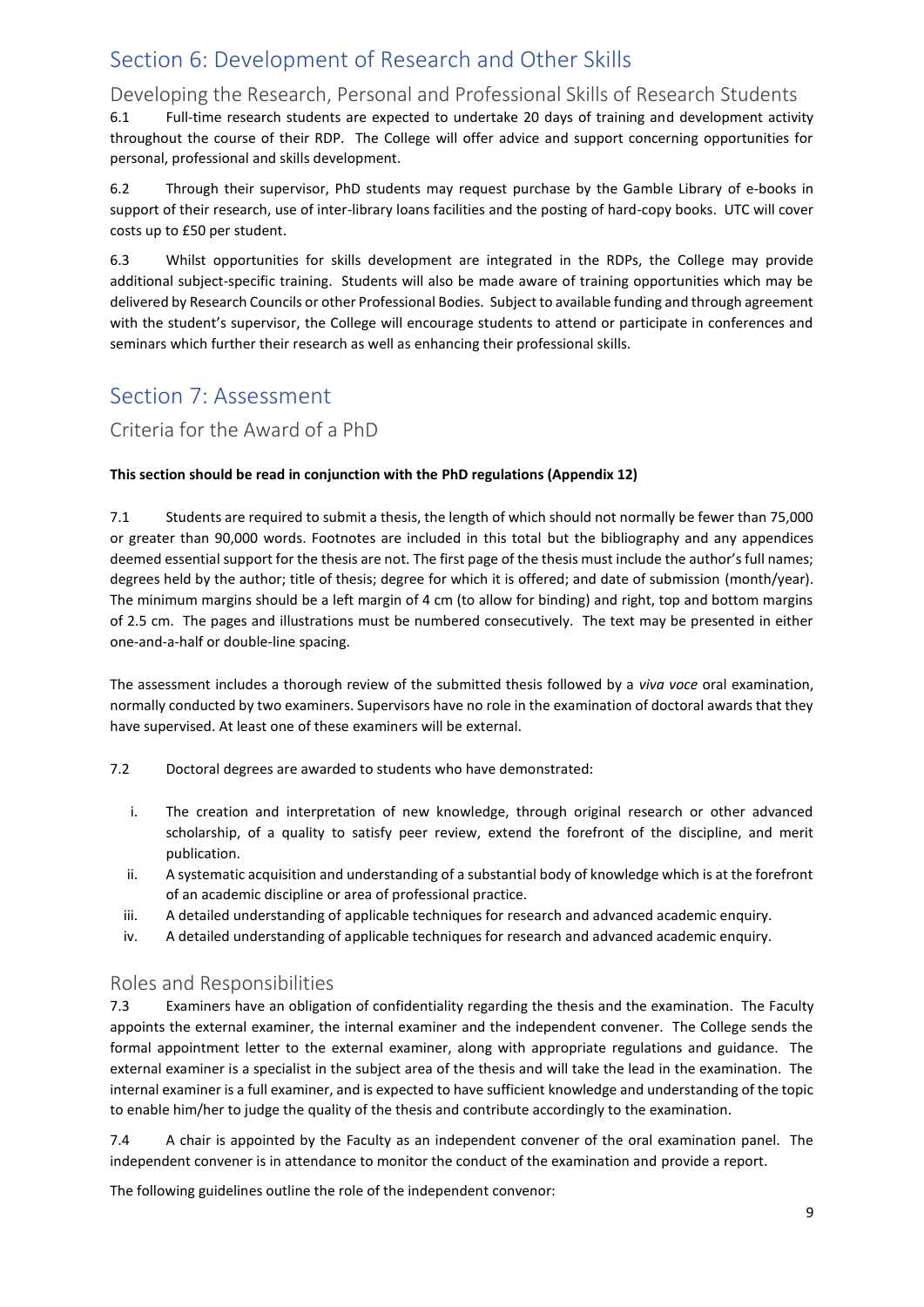- (i) The convenor is responsible for ensuring that the oral is conducted in a fair manner, and must be present for the duration of the examination. However, the convenor is not one of the examiners and will not participate in the examination of the student, nor is there a requirement to read the thesis.
- (ii) The convenor introduces those present at the oral examination, and ensures that all parties understand the procedures to be followed, and the expectations of each member. The convenor offers assistance and facilitation where necessary.
- (iii) The convenor is responsible for ensuring that the oral is of a reasonable duration. Where the oral is longer than two hours, it is recommended that the student be offered a short intermission. Where difficulties arise, the convenor will decide whether an adjournment is required.
- (iv) The convenor intervenes if there is a danger of unfairness, bias or unprofessional behaviour.
- (v) Towards the end of the oral examination, the convenor asks the supervisor to withdraw so that the student has an opportunity to say anything he/she would prefer to say without the presence of the supervisor.
- (vi) At the end of the oral examination, the convenor asks the student to withdraw while the examiners deliberate.
- (vii) If the examiners wish to advise the student of their recommendations, the convenor ensures that the student knows that this recommendation is provisional only. The student must await a formal letter from the Principal.
- (viii) The convenor is required to submit a report on covering the procedural conduct of the examination.
- (ix) Only one supervisor may attend the oral, with the agreement of the student, and may speak only with the examiners' agreement. The supervisor's main role is to comment on any practical or administrative difficulties in the pursuit of the research raised by the student.

The College Office will make the arrangements for the oral examination, in consultation with the student and the examiners.

## <span id="page-9-0"></span>Appointment of examiners

7.6 The role of the examiners is to ensure that the thesis meets the requirements of the Framework for Higher Education Qualifications. Examiners are appointed for the entire examination process, which includes any re-examination.

The supervisor (on behalf of the Supervisory Team) should approach potential external and internal examiners and Independent Chairs informally with a view to them being nominated to conduct the examination of the thesis. Formal nominations will be submitted by the College Research Committee to Faculty. All examiners and Independent Chairs will be appointed by the Faculty.

The appropriate form (Appendix 4) for appointing an external examiner should be completed, together with a curriculum vitae of the proposed external examiner, a minimum of 12 weeks before the expected submission date. This period is necessary to allow for all the necessary checks, including the suitability of examiners and for appointment packs to be sent out.

There must be an appropriate balance of experience across the examining team. The CV of the potential external examiner must demonstrate previous experience of research degree supervision and/or examination. Should the proposed external examiner lack significant experience, a strong case needs to be made for their appointment and evidence provided of how the Panel as a whole will be able to discharge its duties.

The supervisor should not propose internal examiners who have been part of the candidate's supervisory team at any stage (Appendix 6).

Independent Chairs must normally be permanent members of academic staff of the College with experience of supervision and examining of research degrees and knowledge of the Regulations for Research Degree Programmes and the Code of Practice for Research Degrees (Appendix 5). The Independent Chair must not have been involved in the supervision of the candidate. It is not necessary for the Independent Chair to be a subject expert.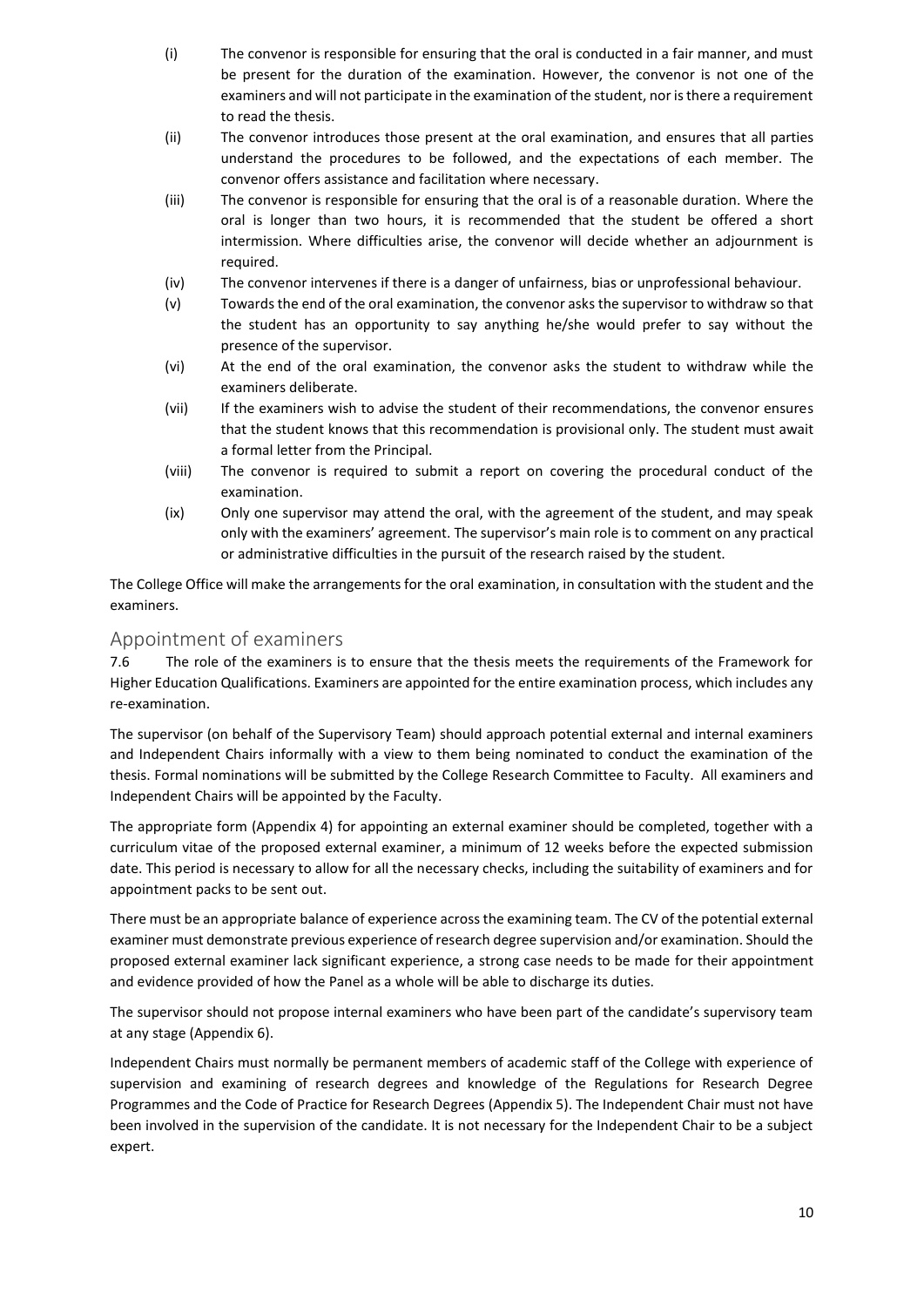## <span id="page-10-0"></span>The Preparatory Period Prior to the Viva

7.7 The College Office provides the thesis to the examiners, along with the examination report templates in electronic format.

The research and the written submission must be the student's own work. An examiner who, in reading a thesis, discovers evidence of plagiarism, fabrication of results or other research misconduct should report the matter immediately to the Principal, who will instigate an investigation under the College academic offences procedure and inform the examiners of its outcome in due course. The Principal arranges for an investigation under the College academic offences procedure, and informs the examiners of the outcome in due course. The examination will not continue until this process is complete, and may not continue at all if the student is found to have committed a serious academic offence.

Each examiner is required to complete an Independent Report (Appendix 10) on the thesis before the oral examination, without consulting the other examiner(s). Each examiner indicates in this preliminary report whether the thesis provisionally satisfies the requirements for the research degree, and makes an appropriate provisional recommendation subject to the outcome of the oral examination.

The internal examiner contacts the external examiner(s) a few days before the oral to discuss how the examination is to be handled. This enables them to identify the major issues which will be raised in the examination.

Examiners meet before the oral examination starts in order to exchange, and discuss, the Independent Reports.

The student and the examiners may not communicate with each other about the thesis before the examination.

A period of six to eight weeks is normally allowed for reading and examining a thesis, including the oral examination of the student.

### <span id="page-10-1"></span>The Oral Examination

7.8 An oral examination is compulsory for all RDPs, and is normally held in the College. It may serve a number of different functions including the following:

- (i) It provides the student with the opportunity to defend the thesis through high-level debate with experts in the subject.
- (ii) It gives the examiners an opportunity to explore any doubts they may have about the material presented in the thesis.

It can be used to determine that the student is the author of the written materials submitted. It enables the examiners to check that the student has a thorough understanding of the theoretical framework, issues, methods and statistical analysis involved.

### <span id="page-10-2"></span>Communicating the Result

7.9 An agreed Joint Report, signed by all the examiners, is completed after the oral examination, and submitted to the College Office normally within five working days of the oral examination (Appendix 11). The Joint Report reflects the examiners' assessment of both the written submission and the student's performance at the oral examination, and includes a recommendation as to the outcome of the examination. It need not repeat comments already made in the Independent Reports. The Joint and Independent Reports taken together should be of sufficient length and provide sufficient evidence to justify the examiners' recommendation.

The independent convener submits a report covering the procedural conduct of the examination, to the College Office, normally within five working days of the oral examination.

After considering the Independent Reports, the Report of the Independent Convener, and the Joint Report, the Principal, or nominee, signs the Joint Report to confirm that the result has been approved. The Principal may refer the case back to the examiners if the Joint Report does not justify the recommendation made.

The College Office notifies the student of the outcome of the examination, and sends the student a copy of the examiners' reports, normally within two weeks of the oral examination. The possible outcomes are listed in the RDP regulations.

Following approval of the amendments (for minor corrections or minor revisions), received within the deadline set by the examiners, the internal examiner completes the Completion Report indicating that all amendments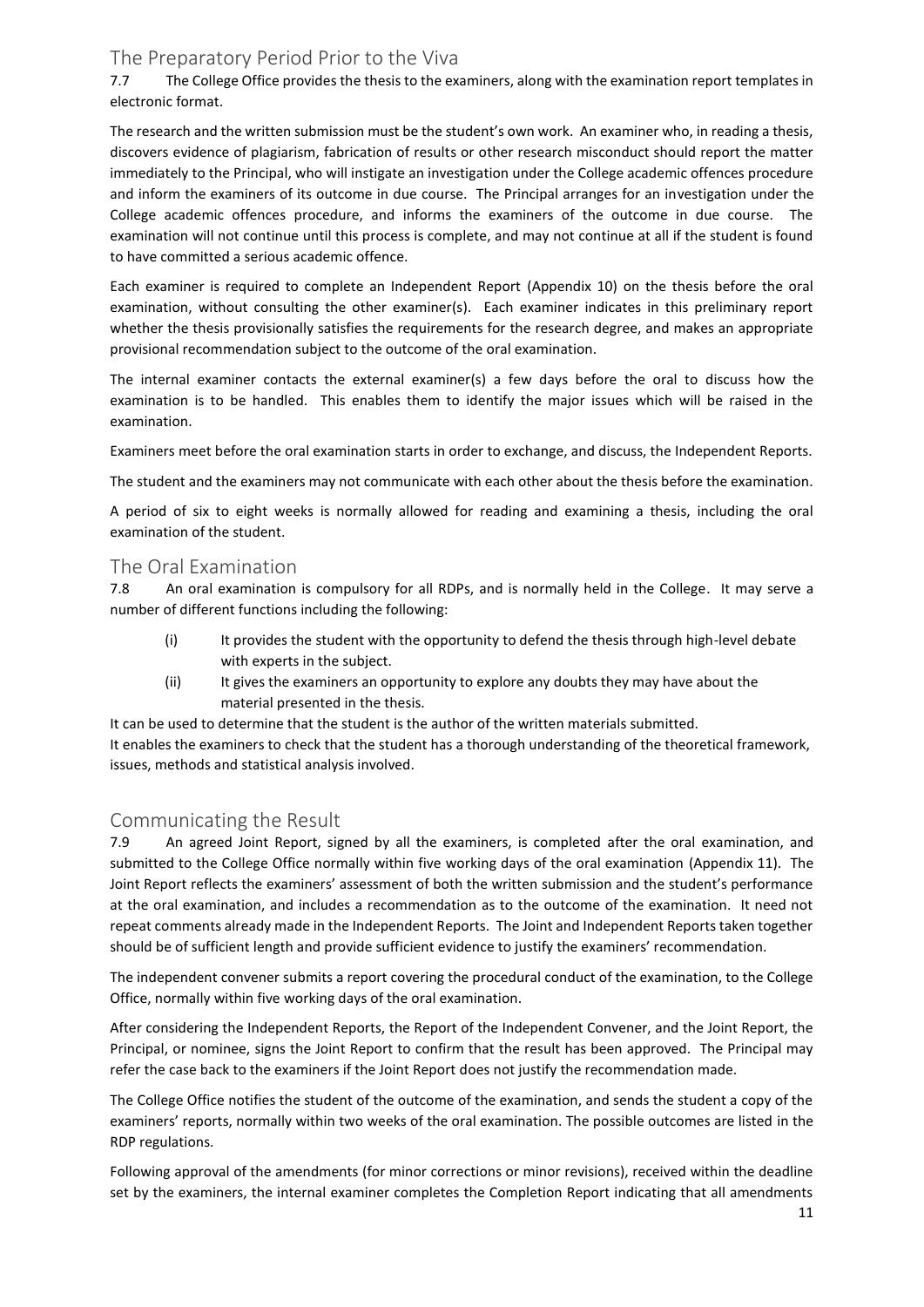have been completed within deadline, and submits it to the Principal for approval on behalf of the PTFI. The Principal then notifies the student that the award has been approved.

Students who fail to submit a corrected or revised thesis by the date set by the examiners will normally be regarded as having failed the examination and the decisions of the examiners will lapse. If the student has advised of exceptional circumstances in advance of the deadline, an extension may be granted by the examiners, following approval of the College Research Committee.

## <span id="page-11-0"></span>Section 8: Research Student Complaints and Appeals

## <span id="page-11-1"></span>Complaints and Appeals Procedures

8.1 It is in the interests of research students and the College to resolve problems at an early stage. Clear explanations should be provided to students regarding academic and progress outcomes. Appeals regarding academic and progress matters will be considered under the Academic Appeals (Research Degrees) Procedure. Complaints will be considered under the Student Complaints Procedure.

## <span id="page-11-2"></span>Section 9: Mechanisms for Quality Assurance and Evaluation

<span id="page-11-3"></span>*Collecting and Responding to Evaluations of Research Degree Programme.*

9.1 The College ensures there are mechanisms in place for a variety of stakeholders to be able to provide feedback on the delivery, assessment and outcome of RDPs.

Student feedback is collated in a number of ways from formal questionnaires to informal feedback sessions with supervisors. This feedback is reviewed, acted upon, and reported back to stakeholders both informally at College support area level, and more formally through College governance structures.

Feedback from supervisors, review panels and internal examiners will be collated and acted upon, by the College Research Committee. Feedback is gathered from external parties in a number of ways, including through the examination process, from external examiners.

All of this feedback, and the resultant actions, will be reviewed as part of the College's Annual Review of Research Degree Programmes process, a key quality assurance mechanism to review academic standards and quality. The Annual Review of Research Degree Programmes will take place in December 2021.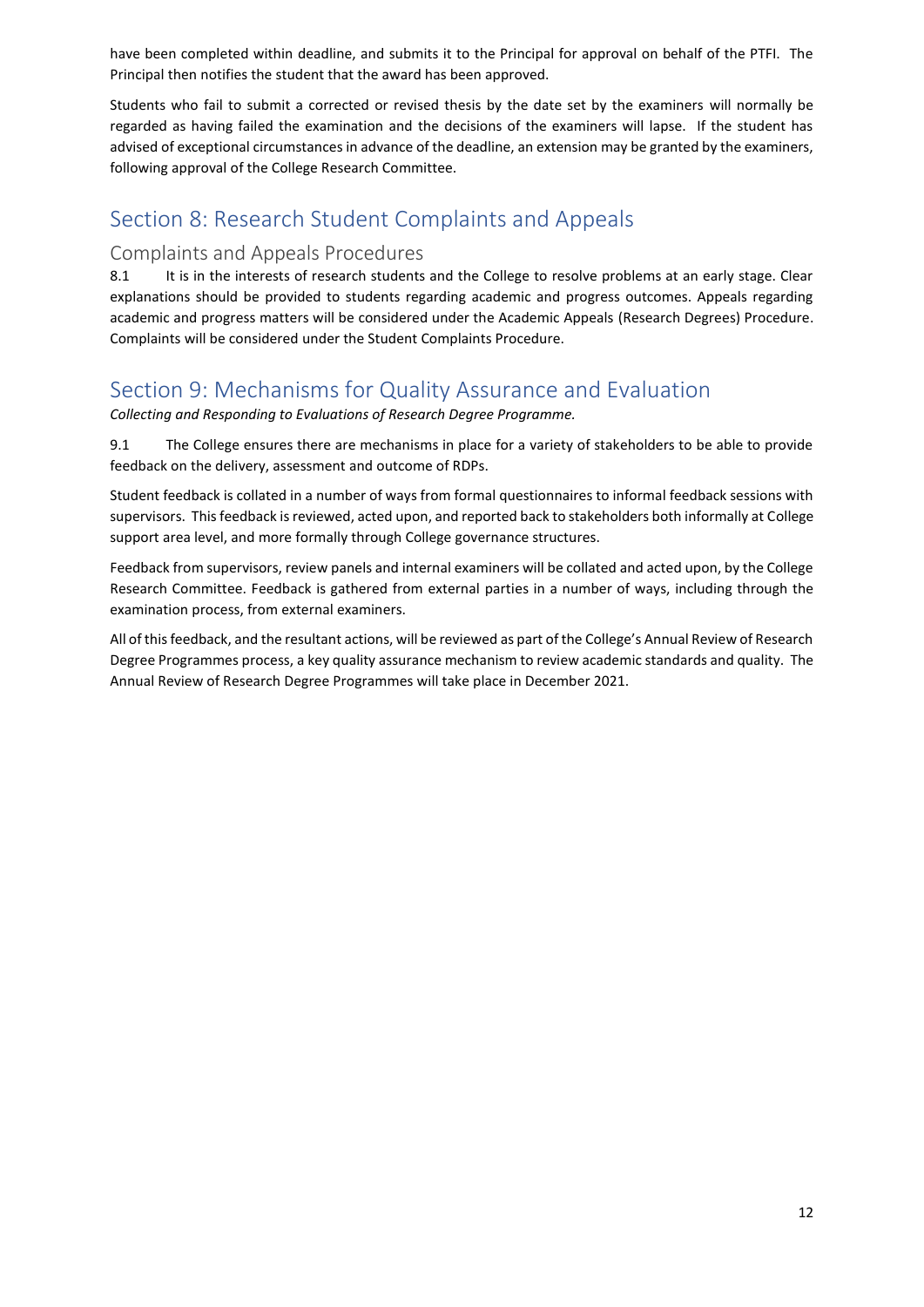## College Research Committee

#### <span id="page-12-1"></span><span id="page-12-0"></span>**Terms of Reference:**

The Faculty has oversight of research degree programmes within the College and has delegated the following matters to the College Research Committee:

- (i) Monitoring student progress through the Annual Progress Review
- (ii) Approving Progress recommendations
- (iii) Identifying and monitoring research student development opportunities
- (iv) Ensuring that examination procedures align with the RDP regulations and Code of Practice
- (v) Making recommendations to Faculty regarding the composition of the oral examination panel
- (vi) Reviewing the RDP regulations and Code of Practice on an annual basis
- (vii) Receiving the report of the Annual Programme Review for Research Degree Programmes
- (viii) Approving student temporary withdrawals and changes of status
- (ix) Consideration of applications for ethical approval

| Membership:                      |                                        |                        |  |
|----------------------------------|----------------------------------------|------------------------|--|
| <b>Composition</b>               |                                        | <b>Current Members</b> |  |
| Chair:                           | Principal of Union Theological College |                        |  |
|                                  | One research-active member of Faculty  |                        |  |
|                                  | Two external research-active members   |                        |  |
| In attendance                    | <b>Head of Academic Administration</b> |                        |  |
| Quorum                           | Three                                  |                        |  |
| Serviced by:                     | <b>Union College</b>                   |                        |  |
| <b>Reports to:</b>               | Faculty                                |                        |  |
| <b>Receives</b><br>reports from: | n/a                                    |                        |  |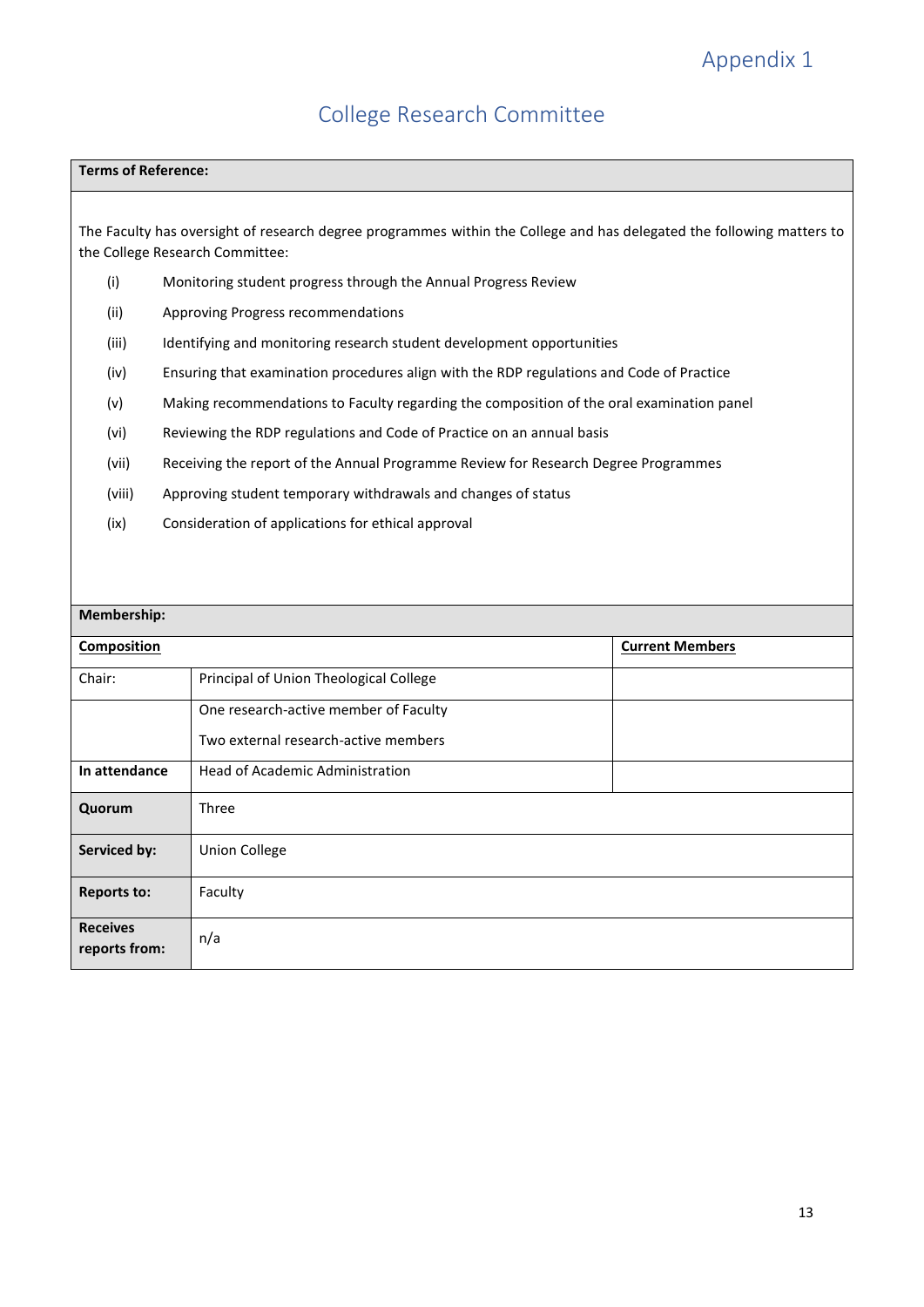## <span id="page-13-0"></span>POLICY ON THE ETHICAL APPROVAL OF RESEARCH

- <span id="page-13-1"></span>1. The College is committed to ensuring that all research undertaken by its staff and students is conducted to the highest standard of integrity. The College requires that all research involving human participants must receive ethics approval from the College Research Committee prior to commencing and comply with the legal requirements of the UK. The College Research Committee may seek expert advice on the ethical implications of the proposed research.
- 2. The College expects that all human participant research is undertaken with respect for all persons or groups involved, either directly or indirectly. Further, these persons and/or groups should not suffer either undue advantage or disadvantage in respect of age, sex, race, ethnicity, religion, political beliefs, lifestyle or any other significant social or cultural differences.
- 3. Harm or burden to those involved in or affected by research must be minimized. Participants must be warned in advance about any potential risks of harm.
- 4. The most important principle, in human participant research, is that of free and informed consent. Whilst the form of consent may vary according to the circumstances, informed consent generally requires the participant to have:

4.1 Capacity to consent;

4.2 Have been provided with all information regarding the research that may affect their willingness to participate. This must be provided (normally as a participant information sheet) in a language/format that is clear and easy to understand;

4.3 Have been made aware that participation is voluntary and that they may withdraw at any time. This includes the right, in the light of experience of the investigation or as a result of debriefing, to withdraw retrospectively any consent previously given and to require that their own data, including recordings or material, be destroyed. However, the right to withdraw consent retrospectively has limitations – for example, it cannot be fully given after a report has been published. Also, in some circumstances the right of the participant to withdraw consent may be outweighed by the public or scientific interest of the relevant information. It should be made clear to participants at what point, if any, they are no longer able retrospectively to withdraw their participation;

4.4 Have understood that not participating or withdrawing will have no effect on their subsequent treatment or standing;

4.5 Have been asked to participate without undue pressure or inducement. It is important to recognise the extent to which research participants may be inconvenienced, and that they should be appropriately rewarded for this, e.g. payment of travel expenses. However, payment of participants should not be used to induce them to risk harm beyond that which they risk without payment in their normal lifestyle;

4.6 Have understood they may ask questions and receive answers regarding their participation.

4.7 There may be cases where deception or withholding of certain information is necessary, until after data has been collected. An example might be where a hypothesis is being tested, that participants will react in a particular way to being given certain information. If the participants were informed of the hypothesis before the experiment this may influence their responses and hence the validity of the study.

4.8 Alternatives to the use of deception should be considered and demonstrated to be ineffective. The use of deception to induce severe physical pain or emotional distress is not justified. Researchers should inform participants regarding their deception as soon as possible after their participation in the study and usually not later than at the conclusion of the data collection. Participants should, in most circumstances, be given the opportunity to withdraw their data.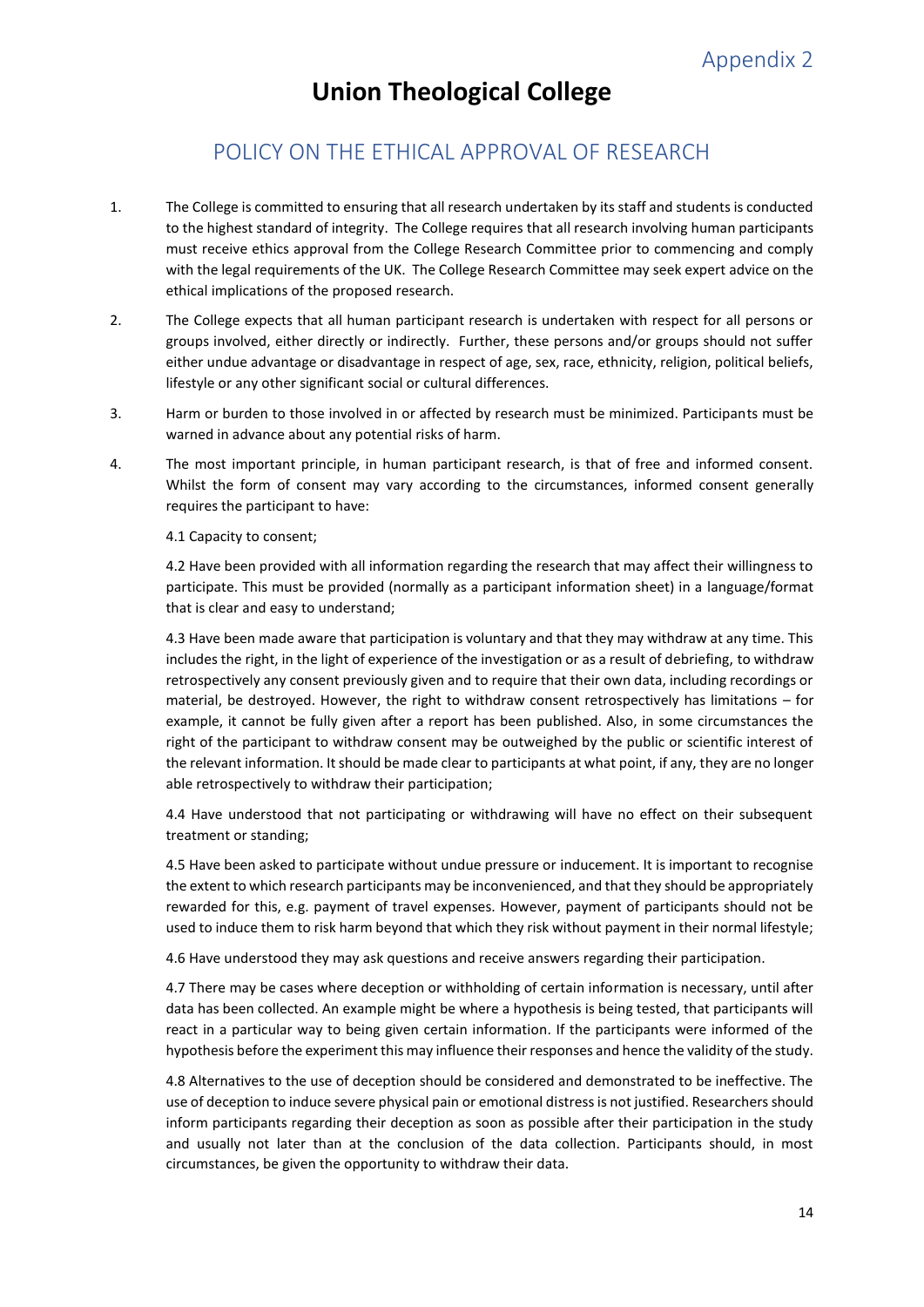4.9 Researchers should be cognizant of the difference between consent as part of an ethical process when conducting a study and consent to hold and process data with respect to the General Data Protection Legislation. Where possible, participants should be advised that, as a publicly-funded organization, it is most likely that the research is being conducted in the public interest and it is on this basis that personal data is collected and processed.

4.10 Researchers must consider and obtain enduring consent for the sharing, archiving and re-use of data once it has been fully anonymized.

### 5. Research involving children, vulnerable adults or dependent persons

5.1 In circumstances where the participant lacks the capacity to provide consent, the research team should consider the justification and merits of involving the particular research group.

5.2 Where participants are children, vulnerable adults or dependent persons, the researchers should: (i) Explain the research and the participants' role and requirements; (ii) Seek the participants' agreement; (iii) Ensure the person's best interests are served; (iv) Obtain assent from the participants' legal guardian.

5.3 Any research involving children should comply with Articles 3 and 12 of the United Nations Convention on the Rights of the Child. Article 3 requires that in all actions concerning children, the best interests of the child must be the primary consideration. Article 12 requires that children who are capable of forming their own views should be granted the right to express their views freely in all matters affecting them, commensurate with their age and maturity.

5.4 Any member of staff or student intending to undertake research with children must comply with relevant legislation. The Head of Department remains the person responsible for checking and complying with such legal requirements. However, the researcher (or supervisor in the case of students) must ensure that they have considered the legislation.

5.5 A vulnerable adult may be someone who is incapacitated, or a dependent person. Particular care should be exercised when conducting research involving vulnerable groups or dependent persons, to ensure that they have not been subjected to undue influence to participate. Their decision to participate may be influenced by their reliance on those who may be requesting or offering their participation in research. Such persons include: students; those deprived of their liberty; recipients of health care dependent on their health care provider for continued care; those in military service; health care workers or other employees (particularly those in junior positions).

5.6 Whilst all human beings enrolled in research may be said to be vulnerable to harm, as research, by definition, involves a level of uncertainty, some individuals may be more vulnerable than others to the risk of being treated unethically in research. Potential research participants can be classified as vulnerable due to cognitive, situational, institutional, deferential, medical, economic, and social factors.

### 6.0 Privacy

6.1 The privacy of individuals who have agreed to participate in research must be respected. Even though they may have agreed to participate, they should not be expected to divulge information on every aspect of their lives, particularly on areas considered sensitive and personal to them.

6.2 It should be made clear to participants that they are free to decide what information they wish to share with the researcher and that they are under no pressure or obligation to discuss matters that they do not wish to.

6.3 In cases where a researcher has already developed a relationship with an individual or group of people before inviting them to participate in a research study, they have a special responsibility to protect the privacy of those concerned. More specifically, they should obtain their explicit consent if they wish to use information that the individuals may have shared with them prior to their participation in the study.

6.4 Observational studies are sometimes conducted in naturalistic settings in which the 'participants' are unaware that an investigation is taking place. Unobtrusive observation raises significant ethical questions regarding informed consent and invasion of privacy. Before conducting unobtrusive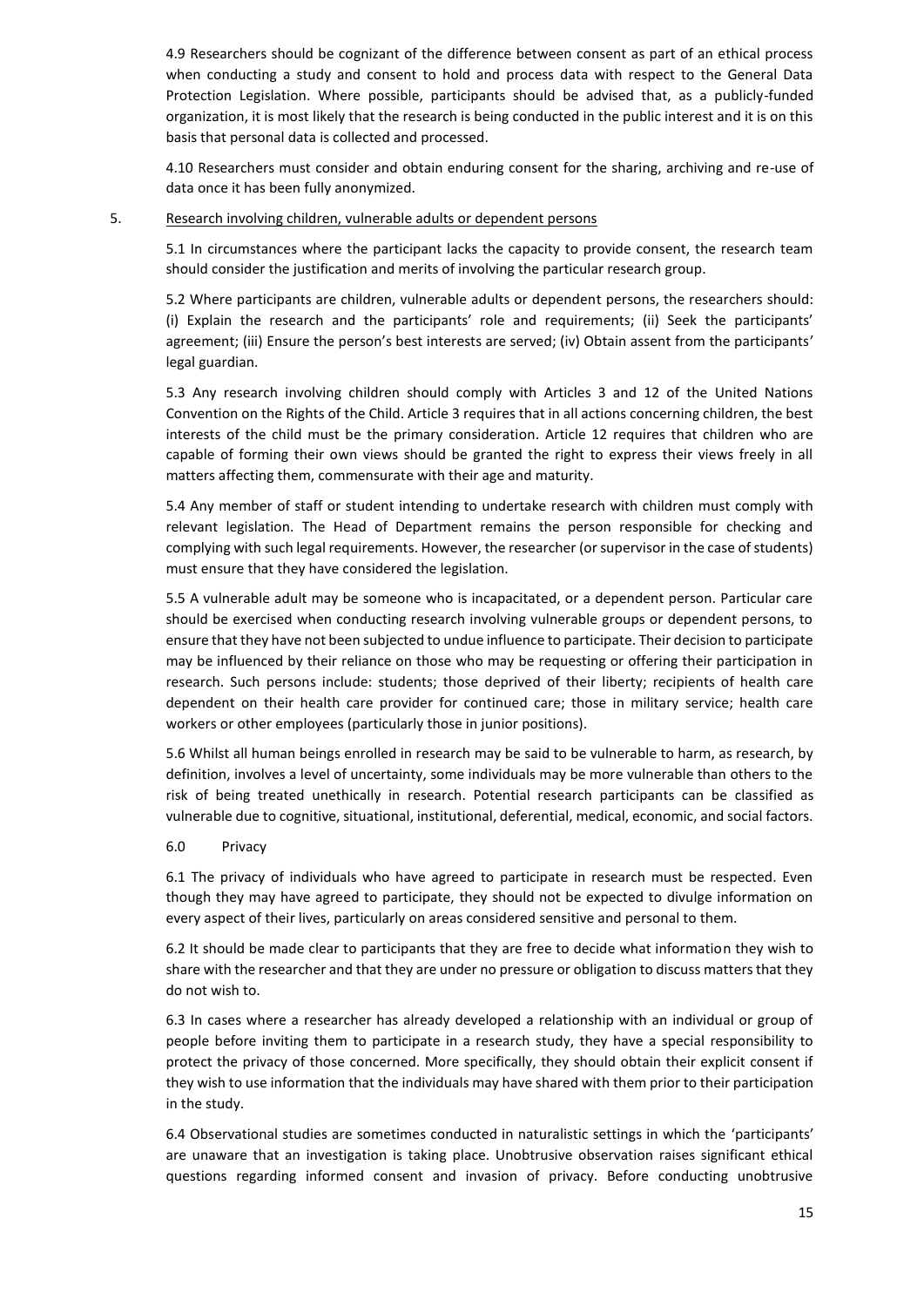observational studies, it is essential to undertake an assessment of the extent to which human dignity may be jeopardized, and that threat must be weighed against the value of the study. Such research is only acceptable in situations where those being observed would expect to be observed by strangers. Particular account must also be taken of local cultural values and of the possibility of intruding upon the privacy of individuals who, even while in a normally public space, may believe they are unobserved.

### 7.0 Confidentiality, Anonymity and Data processing/storage

7.1 Data relating to research should be stored for a minimum period of five years following the completion of the study. However, legislation and funders' terms and conditions take precedence. Researchers must ensure all research data is processed and stored in a secure manner and in accordance with obligations outlined in Data Protection legislation.

7.2 Confidentiality of personal data relating to research participants is essential and it is of paramount concern that this is protected. All personal information must therefore be encoded or made anonymous, as far as possible, and as early as possible after collection; ciphers should be held separately.

7.3 Even with anonymised data, care must be taken to ensure that any variables or combination of variables, particularly group or location identifiers (such as postcodes), cannot lead to the identification of individuals (or small groups of individuals).

7.4 When seeking consent from potential participants, researchers should inform them of measures taken to ensure their confidentiality and to protect their anonymity. They should also make clear any potential limits associated with these measures. In particular:

(i) In research involving children, should the researcher have any concerns regarding the safety or wellbeing of a child participant, they have a duty under the Children Order (NI) 1995 to report their concerns to a relevant authority;

(ii) Where there is sufficient evidence for the researcher to have serious concerns about the safety of a participant (adult or child) or about others who may be at significant risk because of the behaviour of that participant, then they have a moral obligation to inform an appropriate third party;

(iii) Information provided in confidence to a researcher does not enjoy legal privilege, and may be liable to legal subpoena in court, under section 5 of the Criminal Law Act (NI) 1967. The possibility of such disclosure should be explained to the participants.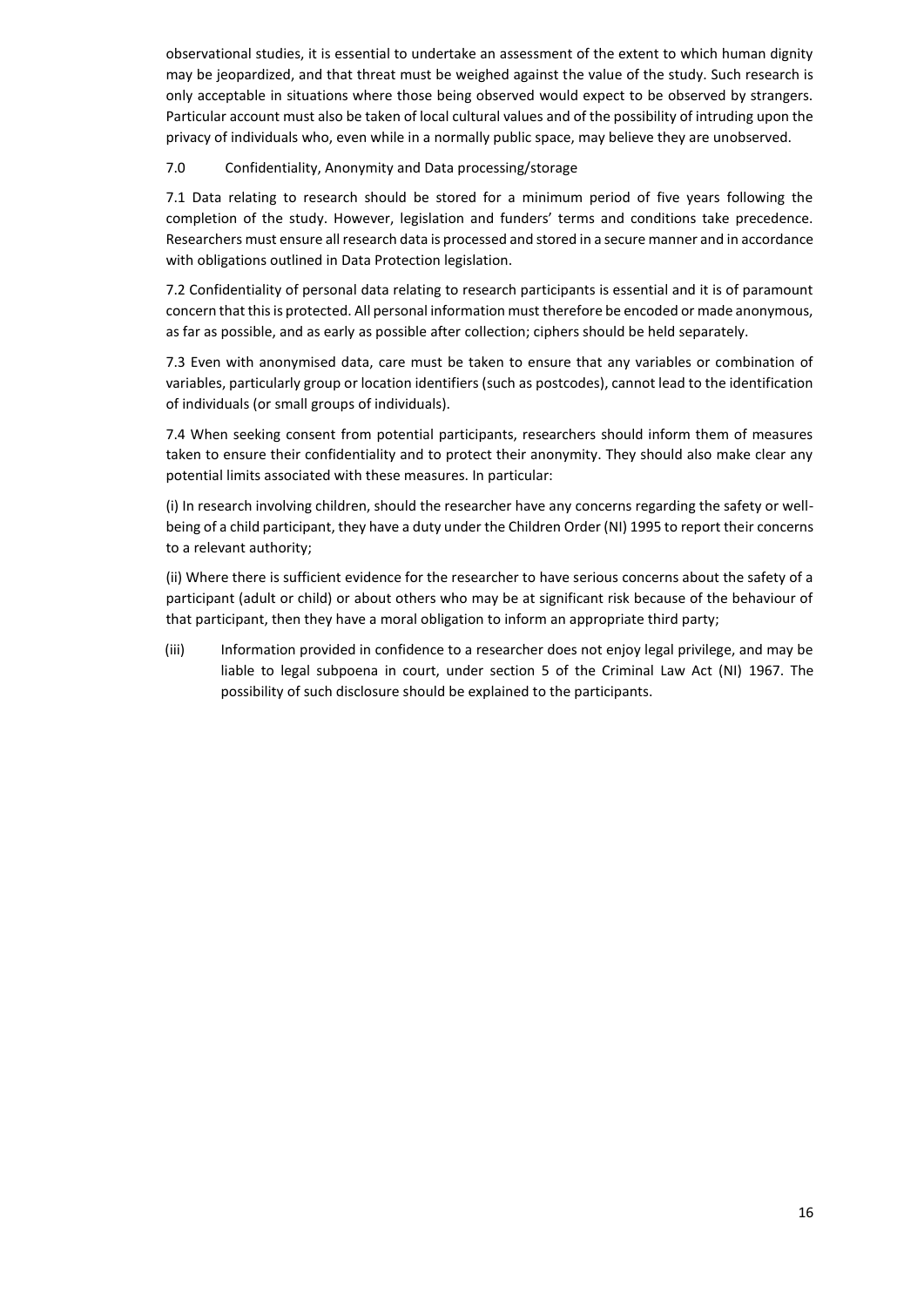#### **UNION THEOLOGICAL COLLEGE**

#### **Checklist for research ethics review involving human participants**

The College is committed to ensuring that all research undertaken by its staff and students is conducted to the highest standards of integrity. Central to this is the consideration of ethical issues arising from research involving human participants and data. The College's policy is that all such research should undergo appropriate ethical scrutiny, to ensure that the rights, dignity, safety and well-being of all those involved are protected.

This research ethics checklist should be completed **for every research project that involves human participants**. It is used to determine the amount of risk of harm entailed in a proposed study and to identify whether an application for ethical approval needs to be submitted. Before completing this form, please refer to the College Policy on the Ethical Approval of Research. The principal supervisor is responsible for exercising appropriate professional judgement in this review.

Ethical approval, where required, must be obtained before potential participants are approached to take part in any research.

|                |                                                                                                                                                                                 | <b>Yes</b> | Νo |
|----------------|---------------------------------------------------------------------------------------------------------------------------------------------------------------------------------|------------|----|
| 1              | Does the study involve human participants or data?                                                                                                                              |            |    |
| $\overline{2}$ | Are you sourcing participants or data through an external source?                                                                                                               |            |    |
| 3              | Does the study involve participants who are particularly vulnerable or unable to give informed consent? (eg children,<br>people with learning disabilities, your own students)  |            |    |
| 4              | Will the study require the co-operation of a gatekeeper for initial access to the groups or individuals to be recruited?<br>(eg students at school, members of self-help group) |            |    |
| 5              | Will it be necessary for participants to take part in the study without their knowledge and consent at the time? (eg<br>convert observation of people in non-public places)     |            |    |
| 6              | Will the study involve the discussion of sensitive topics (eg sexual activity, drug use)?                                                                                       |            |    |
| $\overline{ }$ | Could the study induce psychological stress or anxiety or cause harm or negative consequences beyond the risks<br>encountered in normal life?                                   |            |    |
| 8              | Will financial inducements (other than reasonable expenses and compensation for time) be offered to participants?                                                               |            |    |
| 9              | Will the study involve the recruitment of patients or their relatives/carers through Health and Social Care?                                                                    |            |    |
| 10             | Will the study involve patients who are cared for in private and voluntary sector nursing homes and/or residents of<br>residential care homes (Northern Ireland only)?          |            |    |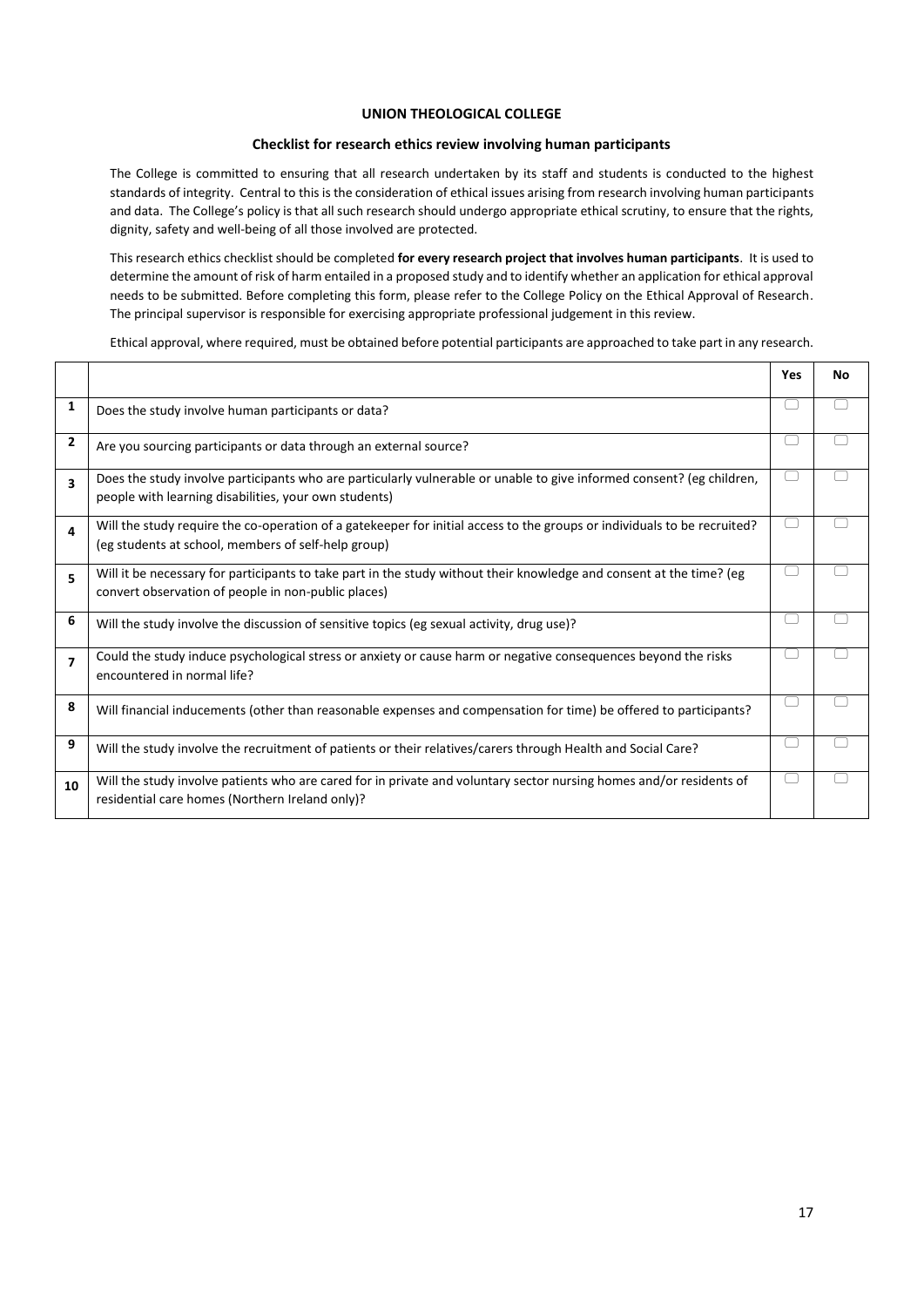# <span id="page-17-0"></span>Summary of PhD supervision meeting

<span id="page-17-1"></span>

| <b>Present at meeting</b>    |      |                          |                   |
|------------------------------|------|--------------------------|-------------------|
|                              |      |                          |                   |
|                              | Name |                          | <b>Status</b>     |
|                              |      |                          |                   |
|                              |      |                          |                   |
|                              |      |                          |                   |
|                              |      |                          |                   |
|                              |      |                          |                   |
| Date of meeting              |      |                          | formal / informal |
|                              |      | <b>Nature of meeting</b> | (delete as appl.) |
| <b>Summary of discussion</b> |      |                          |                   |
|                              |      |                          |                   |
|                              |      |                          |                   |
| <b>Action points</b>         |      |                          |                   |
|                              |      |                          |                   |
|                              |      |                          |                   |

Form completed by student on \_\_\_\_\_\_\_\_\_\_\_\_\_\_\_\_\_\_\_\_\_\_\_\_\_\_\_\_

Form completed by supervisor on \_\_\_\_\_\_\_\_\_\_\_\_\_\_\_\_\_\_\_\_\_\_\_\_\_\_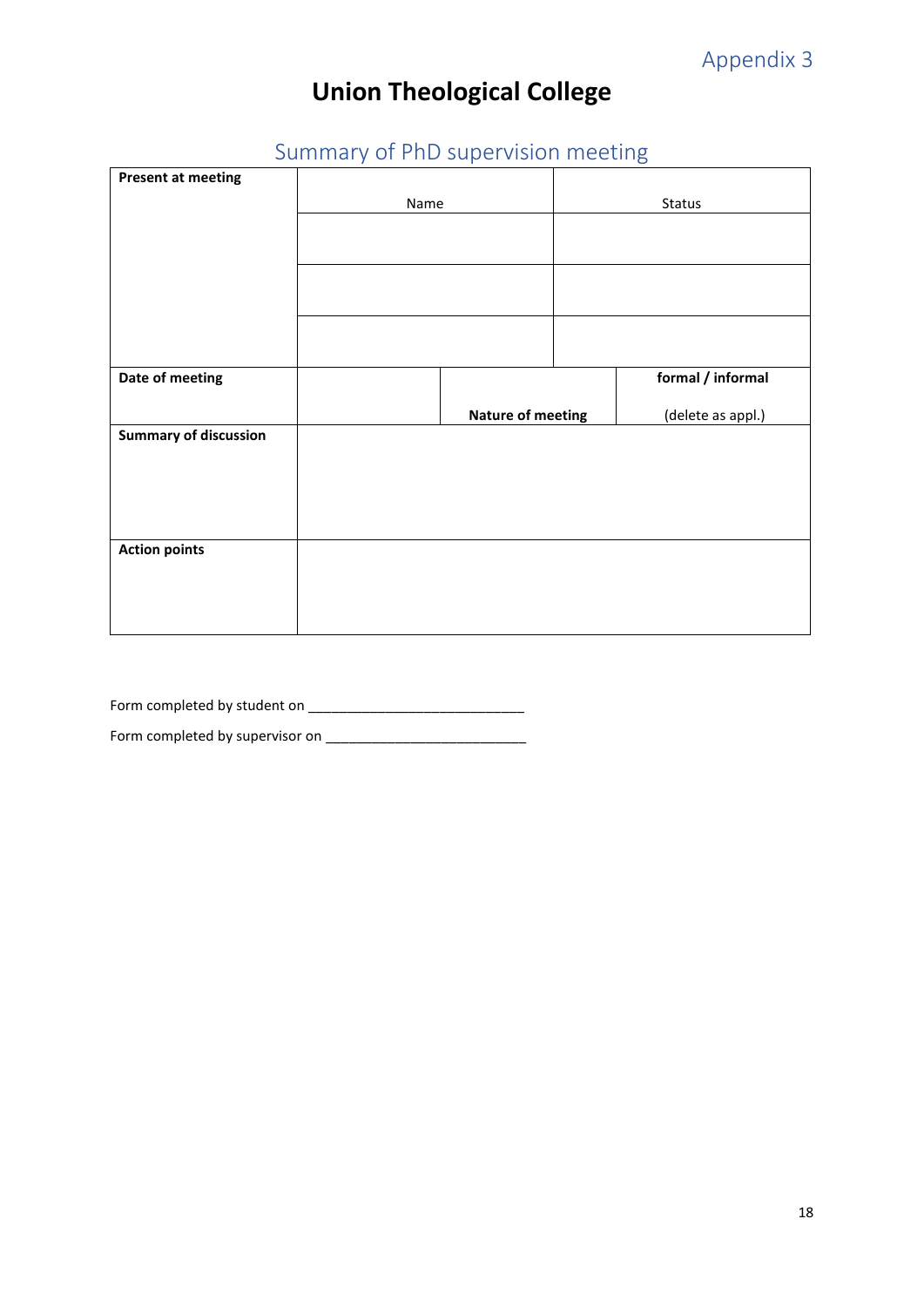# <span id="page-18-0"></span>Nomination of External Examiner for PhD Oral Examination

<span id="page-18-1"></span>

| Name of Student              |                                                                                                                   |
|------------------------------|-------------------------------------------------------------------------------------------------------------------|
| Name of Principal Supervisor |                                                                                                                   |
| PROPOSED EXTERNAL EXAMINER   |                                                                                                                   |
| Name                         |                                                                                                                   |
| Address                      |                                                                                                                   |
|                              |                                                                                                                   |
|                              |                                                                                                                   |
|                              |                                                                                                                   |
| E-Mail Address               |                                                                                                                   |
| Institution/Employer         |                                                                                                                   |
|                              |                                                                                                                   |
|                              |                                                                                                                   |
|                              |                                                                                                                   |
| Post held                    |                                                                                                                   |
|                              |                                                                                                                   |
|                              |                                                                                                                   |
|                              |                                                                                                                   |
| Rationale for Proposal       | The external examiner must demonstrate previous experience of research degree supervision and/or supervision, and |
|                              | must be a subject specialist in the subject area of the thesis. CV must be attached to nomination form.           |
|                              |                                                                                                                   |
|                              |                                                                                                                   |
|                              |                                                                                                                   |
|                              |                                                                                                                   |
|                              |                                                                                                                   |
|                              |                                                                                                                   |
|                              |                                                                                                                   |
|                              |                                                                                                                   |
|                              |                                                                                                                   |
|                              |                                                                                                                   |
|                              |                                                                                                                   |
|                              |                                                                                                                   |
|                              |                                                                                                                   |
| Signed<br>Date               |                                                                                                                   |

Approved by Faculty Yes/No

Signed

Date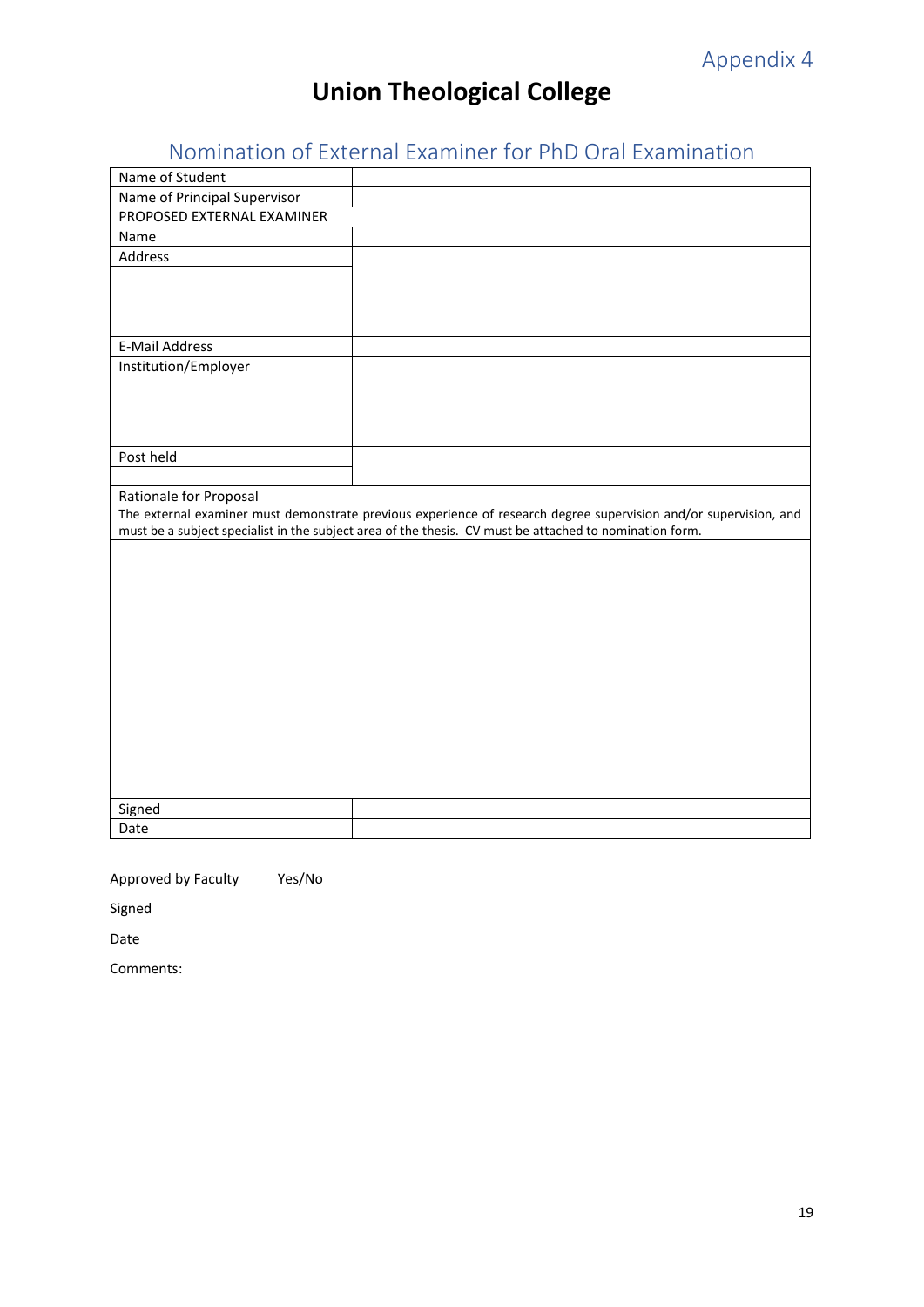# <span id="page-19-1"></span><span id="page-19-0"></span>Nomination of Independent Convener (Chair) for PhD Oral

Examination

| Name of Student                                                                                                    |                                                                                                                  |
|--------------------------------------------------------------------------------------------------------------------|------------------------------------------------------------------------------------------------------------------|
| Name of Principal Supervisor                                                                                       |                                                                                                                  |
| <b>Proposed Independent Convener</b>                                                                               |                                                                                                                  |
| Name                                                                                                               |                                                                                                                  |
| Rationale for Proposal                                                                                             |                                                                                                                  |
|                                                                                                                    | The independent convener must normally be a permanent member of academic staff of the College with experience of |
| supervision and examining of research degrees, and must not have been involved in the supervision of the candidate |                                                                                                                  |
|                                                                                                                    |                                                                                                                  |
|                                                                                                                    |                                                                                                                  |
|                                                                                                                    |                                                                                                                  |
|                                                                                                                    |                                                                                                                  |
|                                                                                                                    |                                                                                                                  |
|                                                                                                                    |                                                                                                                  |
|                                                                                                                    |                                                                                                                  |
|                                                                                                                    |                                                                                                                  |
|                                                                                                                    |                                                                                                                  |
|                                                                                                                    |                                                                                                                  |
|                                                                                                                    |                                                                                                                  |
|                                                                                                                    |                                                                                                                  |
|                                                                                                                    |                                                                                                                  |
|                                                                                                                    |                                                                                                                  |
|                                                                                                                    |                                                                                                                  |
|                                                                                                                    |                                                                                                                  |
|                                                                                                                    |                                                                                                                  |

Signed:

Date:

Approved by Faculty: Yes/No

Date: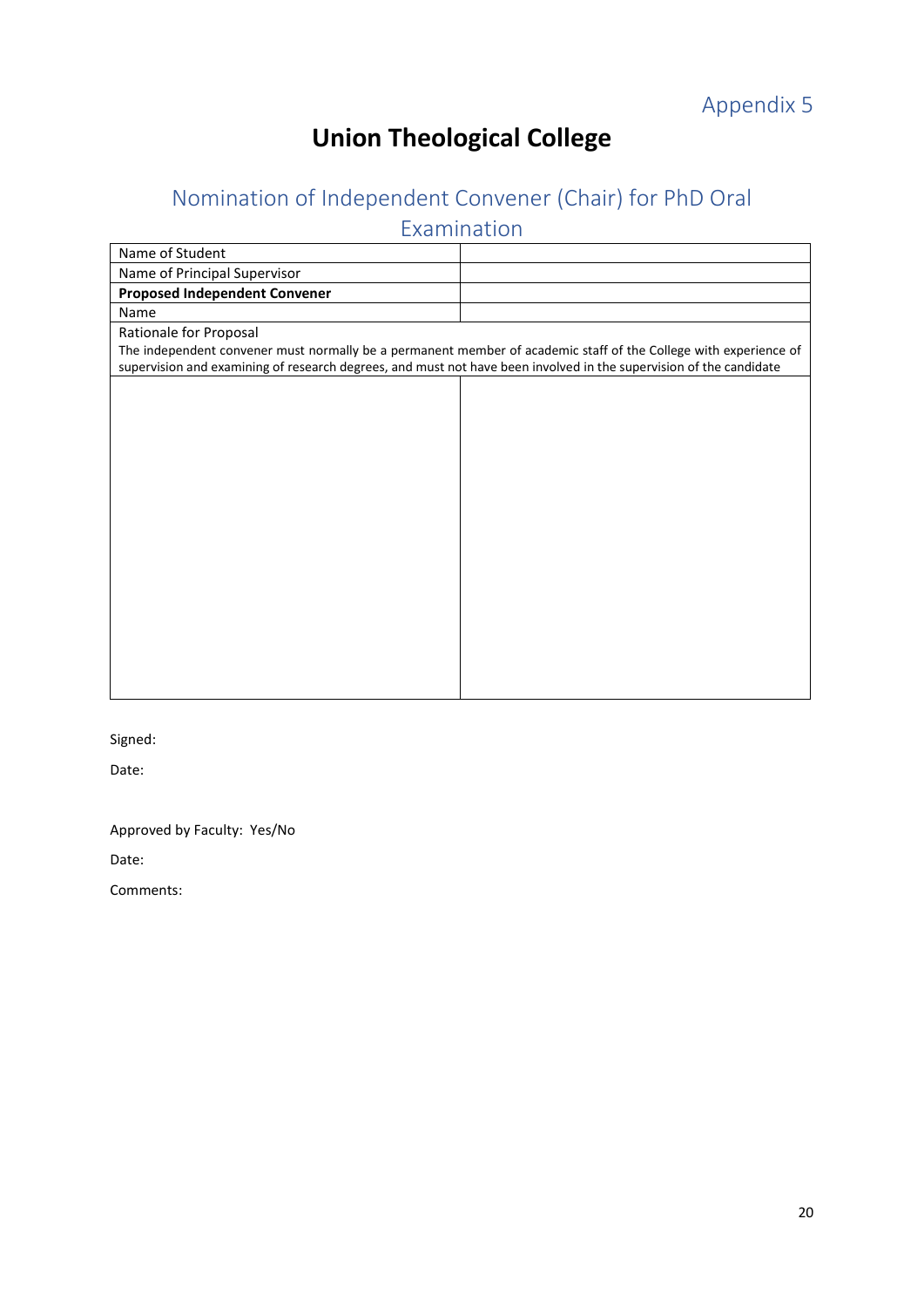# <span id="page-20-0"></span>Nomination of Internal Examiner for PhD Oral Examination

<span id="page-20-1"></span>

| Name of Student                                                                                  |  |
|--------------------------------------------------------------------------------------------------|--|
| Name of Principal Supervisor                                                                     |  |
| <b>Proposed Internal Examiner</b>                                                                |  |
| Name                                                                                             |  |
| Rationale for Proposal                                                                           |  |
| The internal examiner should not have been part of the candidate's supervisory team at any stage |  |
|                                                                                                  |  |
|                                                                                                  |  |
|                                                                                                  |  |
|                                                                                                  |  |
|                                                                                                  |  |
|                                                                                                  |  |
|                                                                                                  |  |
|                                                                                                  |  |
|                                                                                                  |  |
|                                                                                                  |  |
|                                                                                                  |  |
|                                                                                                  |  |
|                                                                                                  |  |
|                                                                                                  |  |
|                                                                                                  |  |
|                                                                                                  |  |

Signed:

Date:

Approved by Faculty: Yes/No

Date: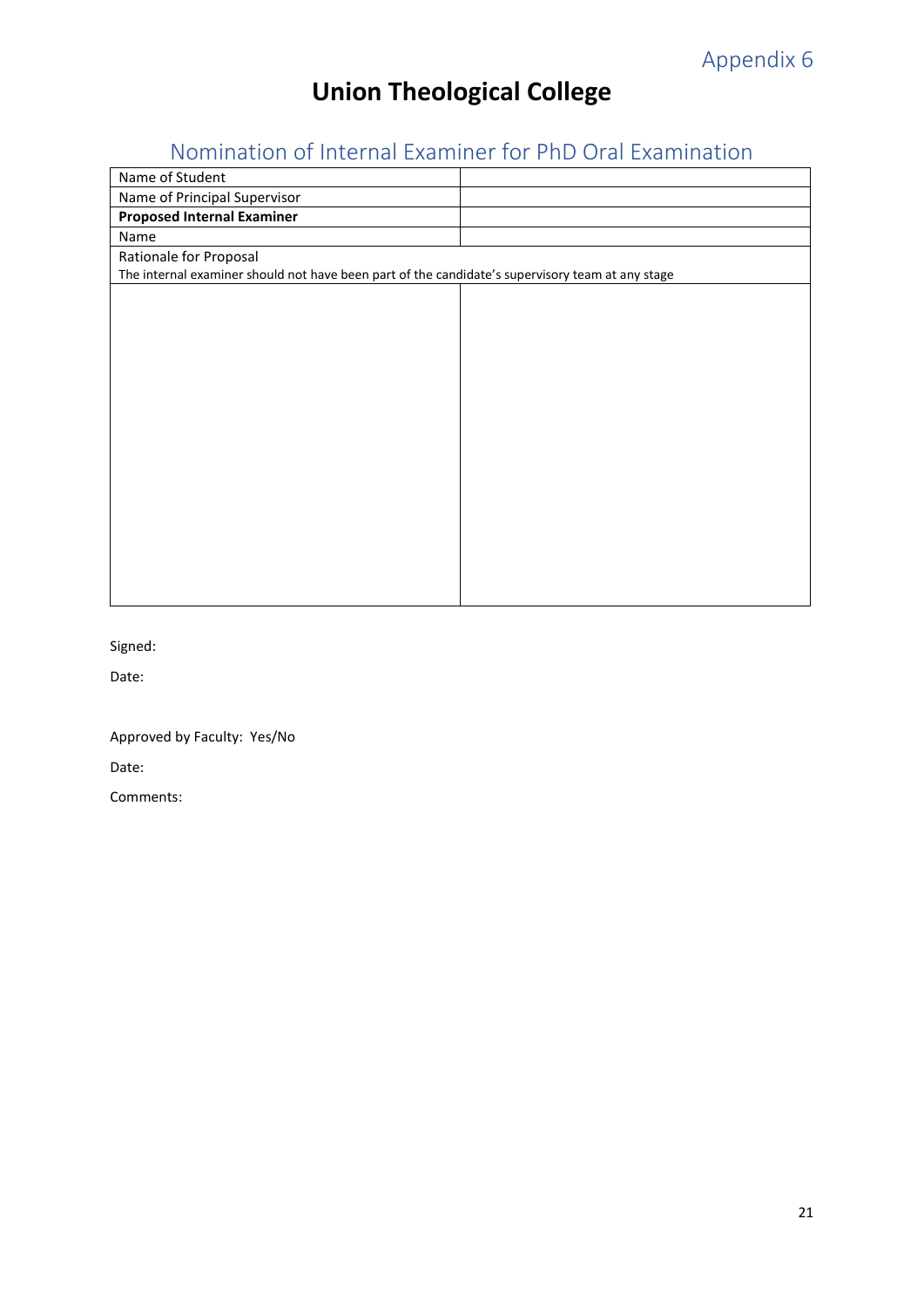# **UNION THEOLOGICAL COLLEGE**

# <span id="page-21-0"></span>ANNUAL PROGRESS REVIEW (DIFFERENTIATION)

<span id="page-21-1"></span>

| Name of Student                                                                                |  |  |  |
|------------------------------------------------------------------------------------------------|--|--|--|
| <b>Principal Supervisor</b>                                                                    |  |  |  |
| Recommendation of Annual Progress Review Panel (Differentiation) to College Research Committee |  |  |  |
| The Panel recommends that this student may/may not differentiate to PhD student status.        |  |  |  |
| Rationale for decision                                                                         |  |  |  |
|                                                                                                |  |  |  |
| Where, appropriate, conditions for differentiation and further review date.                    |  |  |  |
|                                                                                                |  |  |  |
| Annual Review Panel (Differentiation)                                                          |  |  |  |
| Name                                                                                           |  |  |  |
| Name                                                                                           |  |  |  |
|                                                                                                |  |  |  |
| Signed                                                                                         |  |  |  |
| Signed                                                                                         |  |  |  |
| Date                                                                                           |  |  |  |

Recommendation approved/not approved by College Research Committee

Signed:

Date: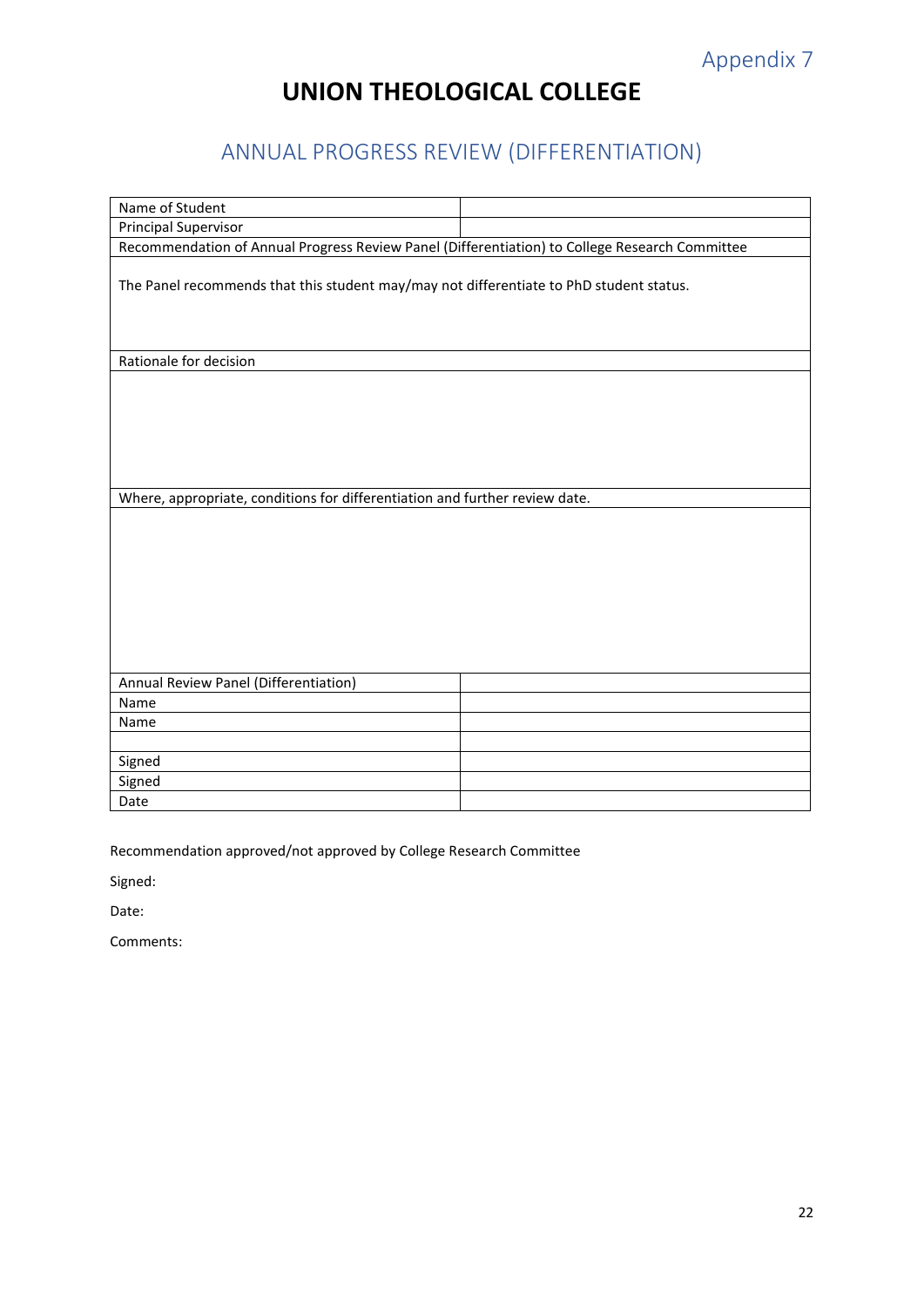# **UNION THEOLOGICAL COLLEGE**

## ANNUAL PROGRESS REVIEW

<span id="page-22-1"></span><span id="page-22-0"></span>

| Name of Student            |                                                                              |
|----------------------------|------------------------------------------------------------------------------|
| Full-time/Part-time        |                                                                              |
| Year of Study              |                                                                              |
| Principal Supervisor       |                                                                              |
|                            | Recommendation of Annual Progress Review Panel to College Research Committee |
|                            | The Panel recommends that this student may/may not proceed.                  |
| Rationale for decision     |                                                                              |
|                            |                                                                              |
|                            |                                                                              |
|                            |                                                                              |
|                            |                                                                              |
|                            |                                                                              |
|                            |                                                                              |
|                            | Where, appropriate, conditions for progression and further review date.      |
|                            |                                                                              |
|                            |                                                                              |
|                            |                                                                              |
|                            |                                                                              |
|                            |                                                                              |
|                            |                                                                              |
|                            |                                                                              |
|                            |                                                                              |
|                            |                                                                              |
| <b>Annual Review Panel</b> |                                                                              |
| Name                       |                                                                              |
| Name                       |                                                                              |
|                            |                                                                              |
| Signed                     |                                                                              |
| Signed                     |                                                                              |
| Date                       |                                                                              |

Recommendation approved/not approved by College Research Committee

Signed:

Date: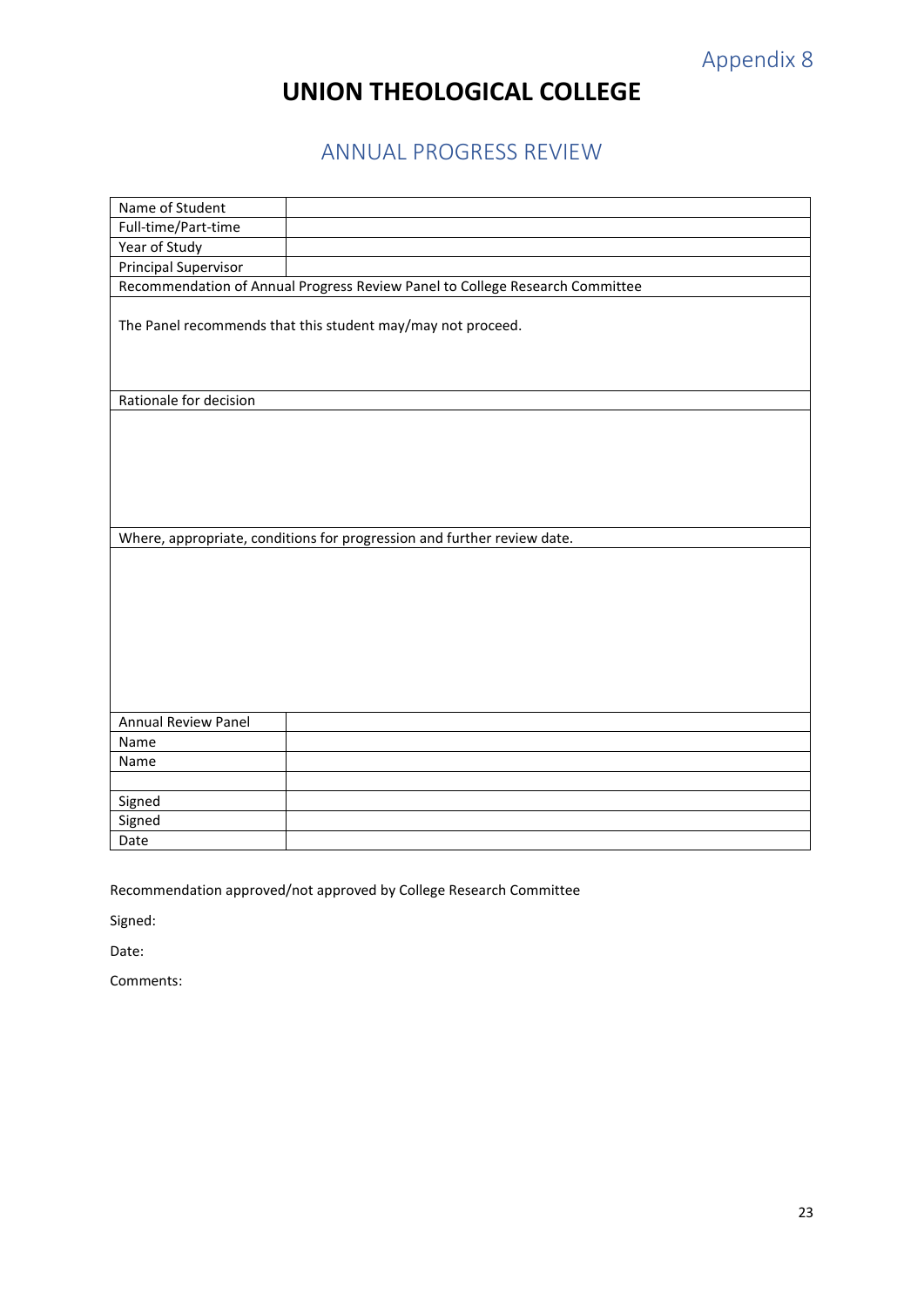# Appendix 9

# **UNION THEOLOGICAL COLLEGE**

# NOTICE OF INTENTION TO SUBMIT

<span id="page-23-1"></span><span id="page-23-0"></span>

| Name of Student                                                                                                              |  |  |
|------------------------------------------------------------------------------------------------------------------------------|--|--|
| <b>Principal Supervisor</b>                                                                                                  |  |  |
| <b>Title of Thesis</b>                                                                                                       |  |  |
|                                                                                                                              |  |  |
|                                                                                                                              |  |  |
|                                                                                                                              |  |  |
|                                                                                                                              |  |  |
| <b>Submission Deadline</b>                                                                                                   |  |  |
|                                                                                                                              |  |  |
| Proposed Date of Submission                                                                                                  |  |  |
|                                                                                                                              |  |  |
| Signed (student)                                                                                                             |  |  |
| Date                                                                                                                         |  |  |
| Signed (Principal Supervisor)                                                                                                |  |  |
| Date                                                                                                                         |  |  |
| Signed (Second Supervisor)                                                                                                   |  |  |
| Dated                                                                                                                        |  |  |
|                                                                                                                              |  |  |
| <b>Note</b>                                                                                                                  |  |  |
| In signing this form, the Principal Supervisor and Second Supervisor do not confirm that the thesis is fit for submission or |  |  |
| that submission will be successful                                                                                           |  |  |
|                                                                                                                              |  |  |
| Date Received by College Office                                                                                              |  |  |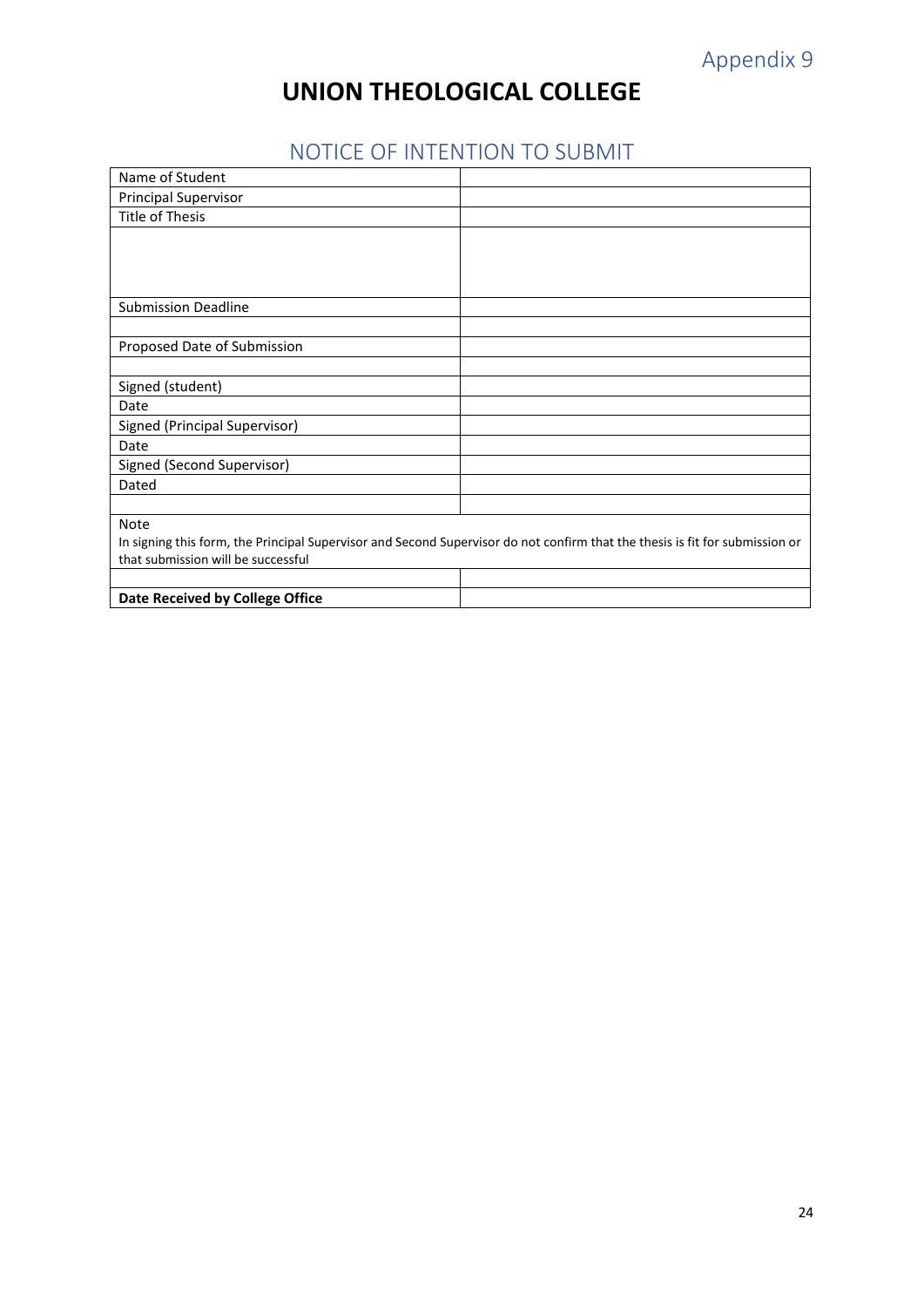# Appendix 10

# **UNION THEOLOGICAL COLLEGE**

# EXAMINER'S PRELIMINARY INDEPENDENT REPORT

<span id="page-24-1"></span><span id="page-24-0"></span>

| Name of Student                             |  |
|---------------------------------------------|--|
| Title of Research Thesis                    |  |
|                                             |  |
|                                             |  |
|                                             |  |
| Name of Examiner                            |  |
| Internal or External Examiner               |  |
|                                             |  |
| <b>Report of the Examiner on the Thesis</b> |  |
|                                             |  |
|                                             |  |
|                                             |  |
|                                             |  |
|                                             |  |
|                                             |  |
|                                             |  |
|                                             |  |
|                                             |  |
|                                             |  |
|                                             |  |
|                                             |  |
|                                             |  |
|                                             |  |
|                                             |  |
|                                             |  |
|                                             |  |
| <b>Provisional Recommendation</b>           |  |
|                                             |  |
|                                             |  |
|                                             |  |
|                                             |  |
|                                             |  |
|                                             |  |
|                                             |  |
| Signed                                      |  |
| <b>Date</b>                                 |  |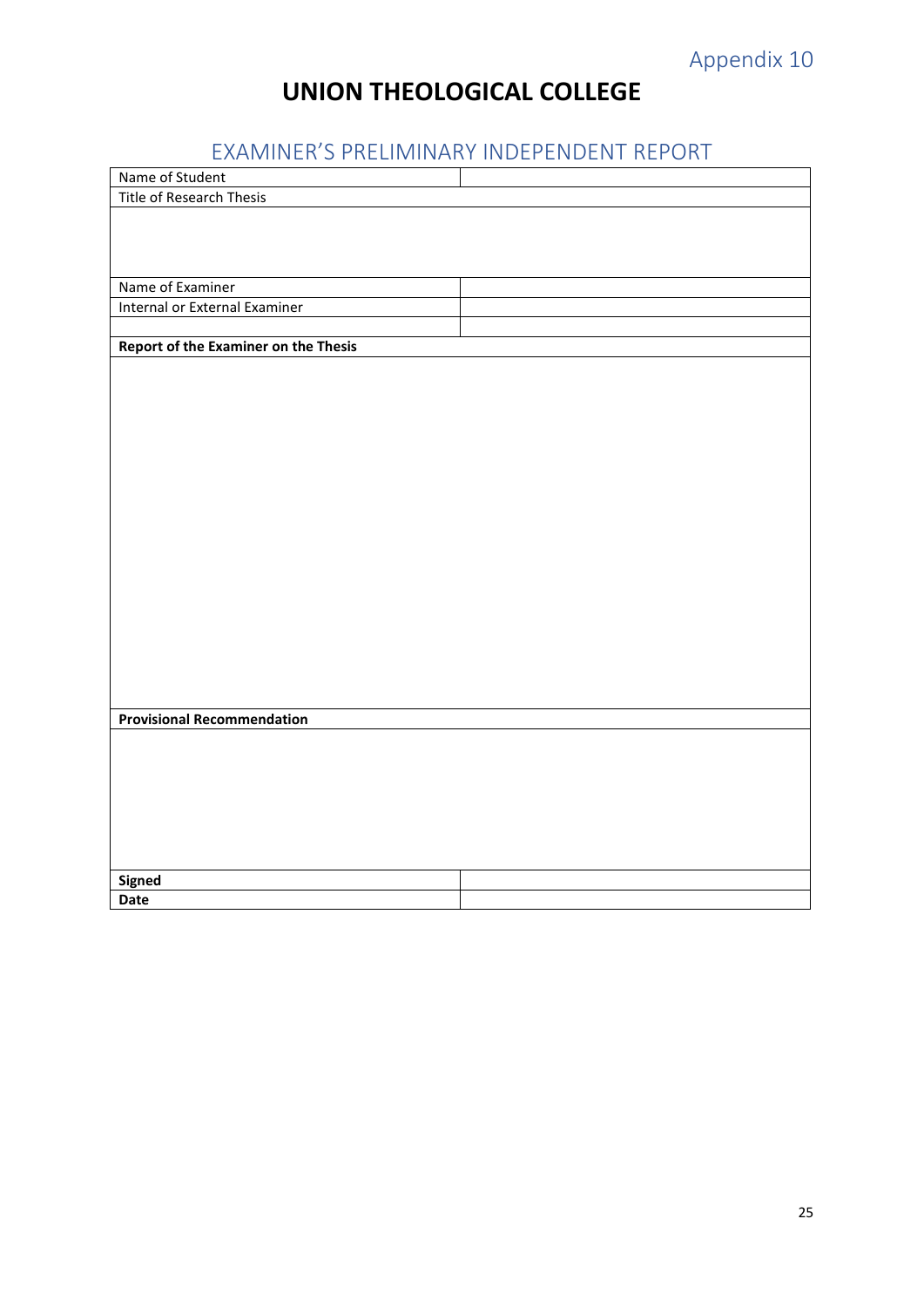# Appendix 11

# **UNION THEOLOGICAL COLLEGE**

# Recommendation of Examiners: Joint Report

<span id="page-25-1"></span><span id="page-25-0"></span>

| Name of Student                                                                   |  |  |  |
|-----------------------------------------------------------------------------------|--|--|--|
| Title of Thesis                                                                   |  |  |  |
|                                                                                   |  |  |  |
|                                                                                   |  |  |  |
|                                                                                   |  |  |  |
|                                                                                   |  |  |  |
| The Examination Board                                                             |  |  |  |
| <b>External Examiner</b>                                                          |  |  |  |
| Internal Examiner                                                                 |  |  |  |
| Independent Convener (Chair)                                                      |  |  |  |
|                                                                                   |  |  |  |
| Report of the Examiners on the Thesis                                             |  |  |  |
|                                                                                   |  |  |  |
|                                                                                   |  |  |  |
|                                                                                   |  |  |  |
|                                                                                   |  |  |  |
|                                                                                   |  |  |  |
|                                                                                   |  |  |  |
|                                                                                   |  |  |  |
|                                                                                   |  |  |  |
|                                                                                   |  |  |  |
|                                                                                   |  |  |  |
|                                                                                   |  |  |  |
| Report of the Examiners on the Oral Examination                                   |  |  |  |
|                                                                                   |  |  |  |
|                                                                                   |  |  |  |
|                                                                                   |  |  |  |
|                                                                                   |  |  |  |
|                                                                                   |  |  |  |
|                                                                                   |  |  |  |
|                                                                                   |  |  |  |
|                                                                                   |  |  |  |
|                                                                                   |  |  |  |
|                                                                                   |  |  |  |
| Report of the Independent Convener (Chair) on the Conduct of the Oral Examination |  |  |  |
|                                                                                   |  |  |  |
|                                                                                   |  |  |  |
|                                                                                   |  |  |  |
|                                                                                   |  |  |  |
|                                                                                   |  |  |  |
|                                                                                   |  |  |  |
|                                                                                   |  |  |  |
|                                                                                   |  |  |  |
|                                                                                   |  |  |  |
|                                                                                   |  |  |  |
| <b>Unicheck Similarity Report</b>                                                 |  |  |  |
|                                                                                   |  |  |  |
|                                                                                   |  |  |  |
|                                                                                   |  |  |  |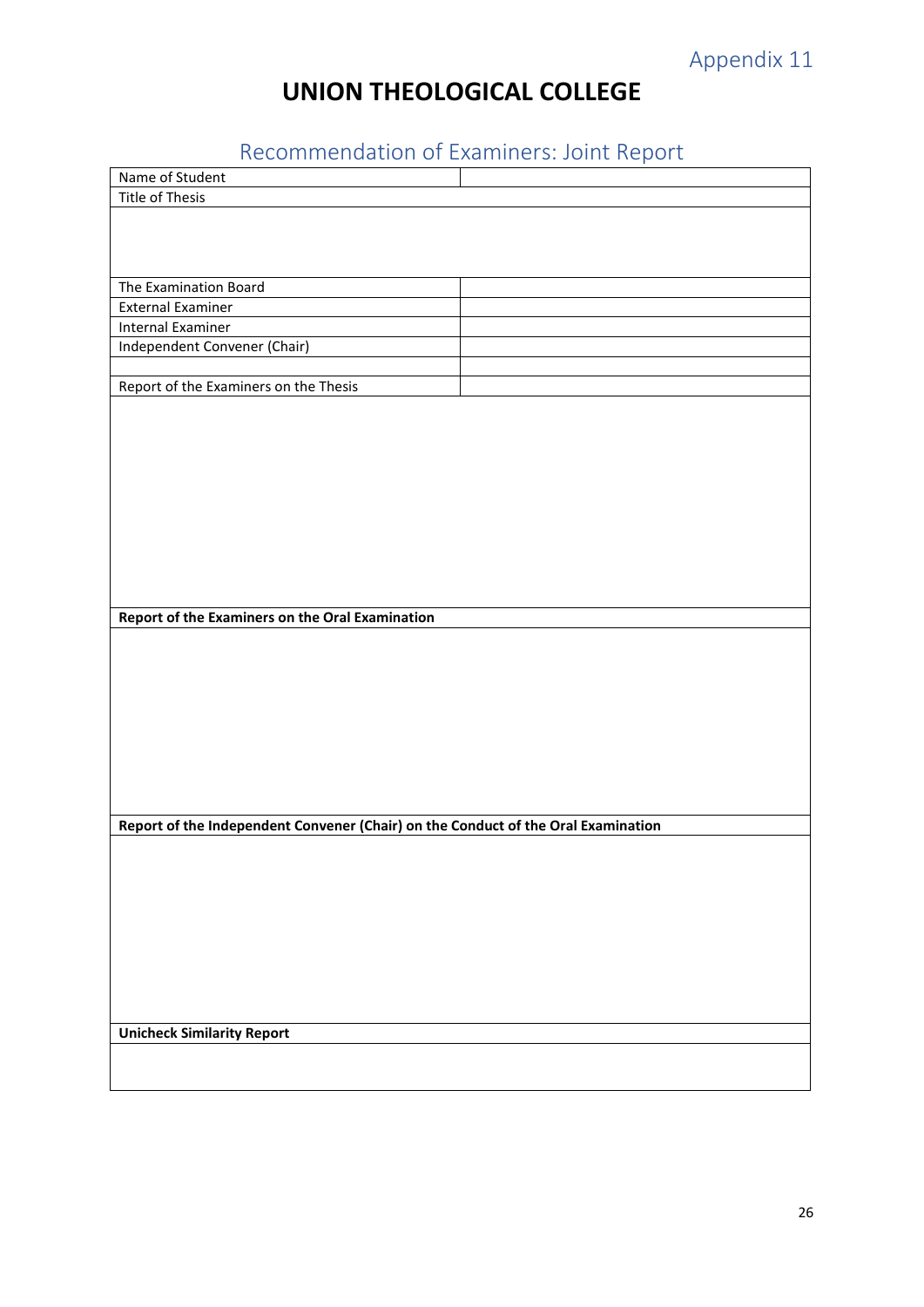**There is a formal requirement for the College to process each candidate's submission through Unicheck software for the purposes of identifying potential plagiarism. The Board of Examiners will discuss the report at the pre-meeting regardless of the similarity results obtained through Unicheck.** 

**In this section the Independent Convener should report on the discussion held and provide comments on the Unicheck results:**

**Similarity results obtained: Internet Sources: Publications: Student Papers:**

**Board of Examiners Comments:**

**Recommendation: (note that all instances of plagiarism should be dealt with in accordance with the framework of penalties detailed in the Academic Misconduct Procedures for PTFI Programmes)**

**If there is established evidence of plagiarised material in the thesis please discuss this with the student at the end of the examination and provide a summary below:**

**Recommendations**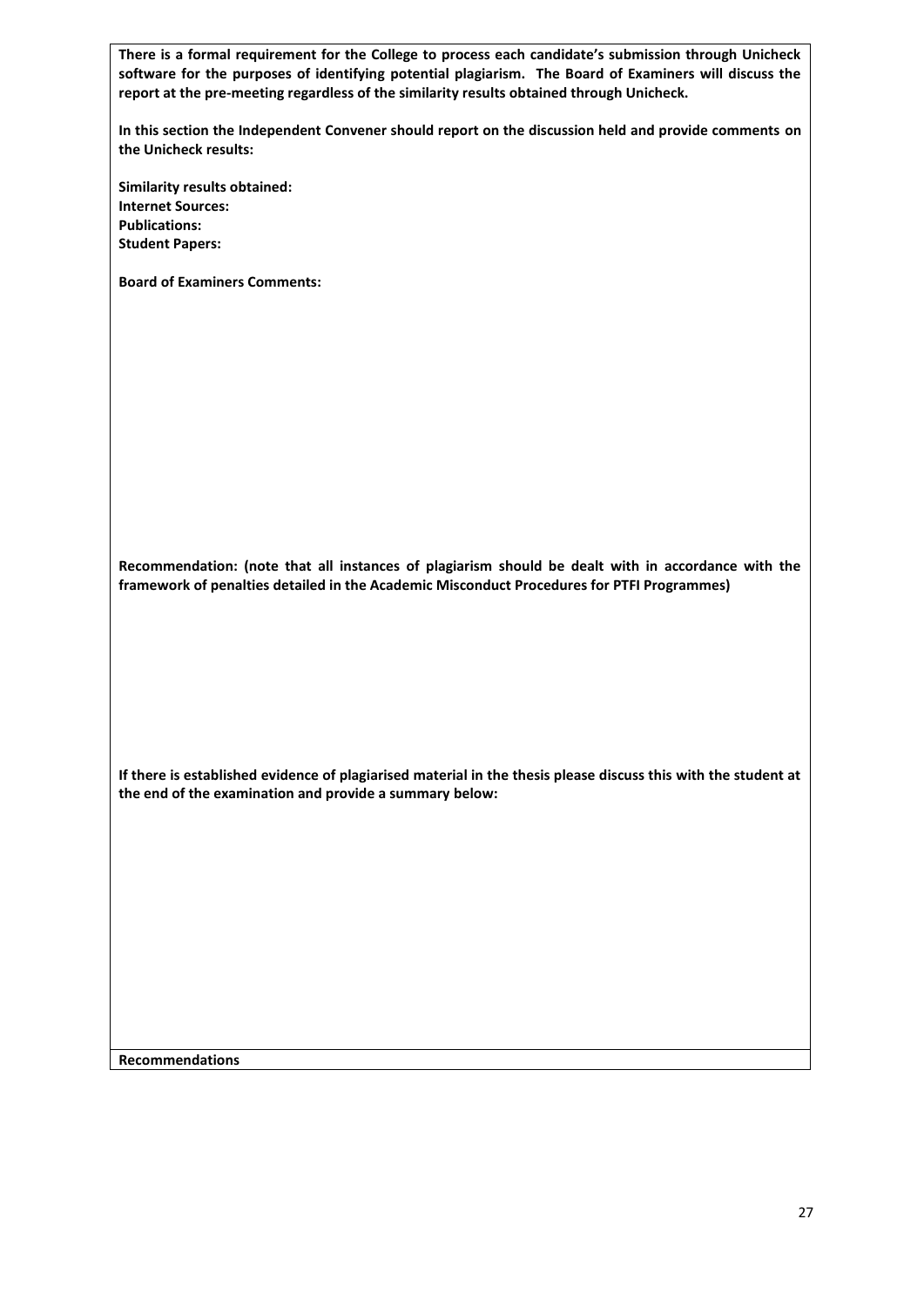The Examiners are requested to check the recommendation which applies:

- 1. The Doctoral degree be awarded as the thesis stands.
- 2. The Doctoral degree be awarded subject to corrections\* being made to the thesis that must be completed within three months of the oral examination.
- 3. The Doctoral degree be awarded subject to corrections\* being made to the thesis that must be completed within six months of the oral examination.
- 4. The thesis be revised and resubmitted for the Doctoral degree\* within twelve months.
- 5. A Master of Philosophy be awarded as the thesis stands.
- 6. No degree be awarded and no resubmission permitted.\*\*

\*A typed list of these amendments should be attached to this form.

\*\* A typed list of the deficiencies should be attached to this form.

| <b>Signed</b>                                              |  |  |
|------------------------------------------------------------|--|--|
| <b>External Examiner</b>                                   |  |  |
| <b>Internal Examiner</b>                                   |  |  |
| <b>Independent Convener</b>                                |  |  |
| <b>Date</b>                                                |  |  |
|                                                            |  |  |
| Recommendation Approved/ Not Approved by College Principal |  |  |
| <b>Signed</b>                                              |  |  |
| <b>Date</b>                                                |  |  |
| <b>Comments</b>                                            |  |  |
|                                                            |  |  |
|                                                            |  |  |
|                                                            |  |  |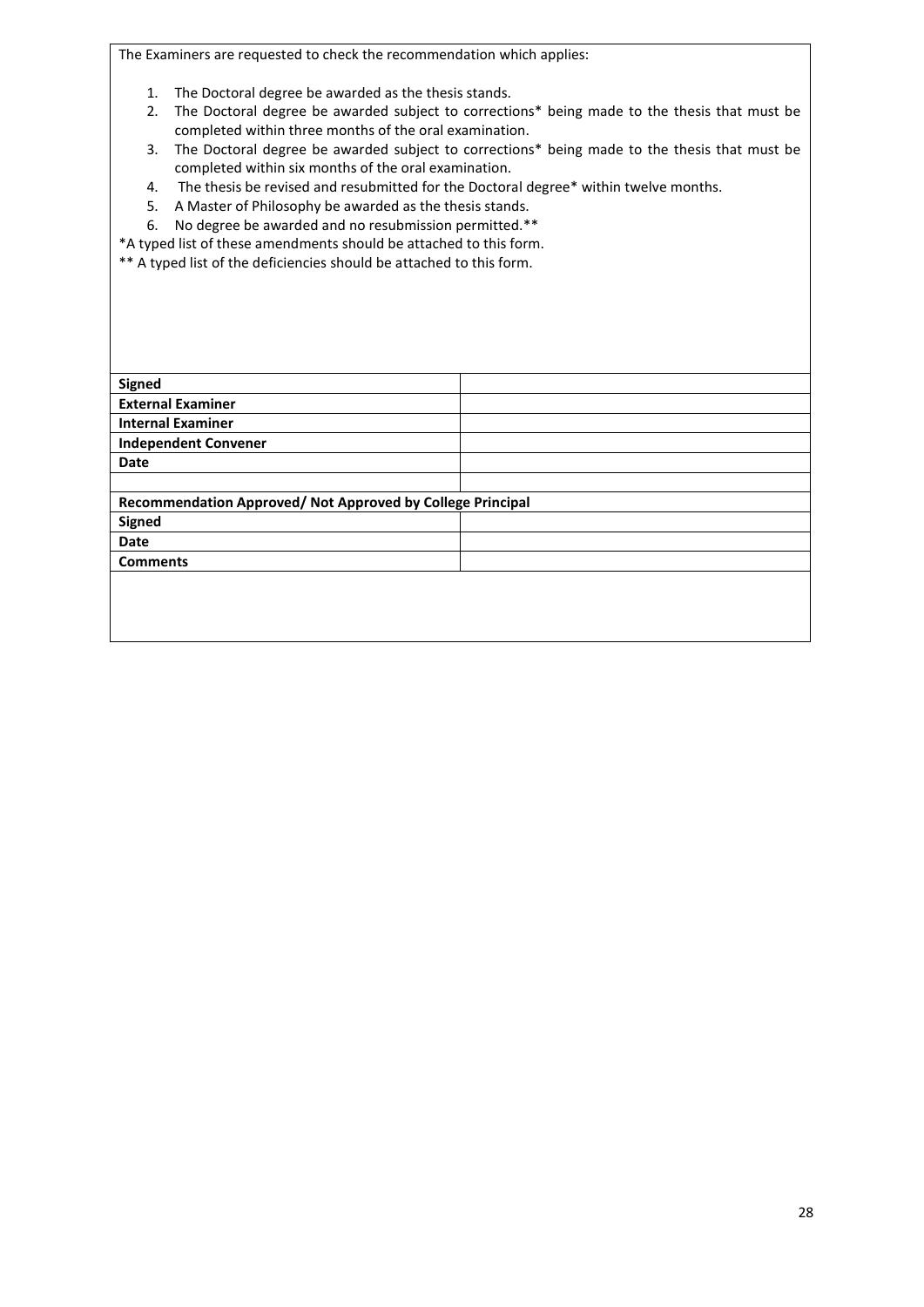<span id="page-28-0"></span>

# **UNION THEOLOGICAL COLLEGE**

## <span id="page-28-1"></span>PhD REGULATIONS

### **Registration**

**1.1** Students must register at the start of research and at the beginning of every subsequent academic year. Registration in the second and subsequent years shall be subject to satisfactory progress reports.

**1.2** The following registration statuses are applicable:

- i. Full-time Full-time registration is for students who intend to complete the programme within the normal full-time period of three years. This incurs the full-time fee.
- ii. Part-time Part-time registration is for students who intend to complete the programme within the normal part-time period of six years. This incurs the part-time fee.
- iii. Graduation Only Once a thesis has been submitted/resubmitted for examination, the student's status will be changed to Graduation Only. No further tuition fee is incurred.
- iv. Thesis Resubmission Where a student is required to revise and resubmit a thesis, the status is changed to Thesis Resubmission and the student will be liable for a resubmission charge.

**1.3** Students who have registered for a particular period as full-time or part-time must apply through their supervisors to the College Research Committee (CRC) for permission for any change in registration during that period.

### **2. Period of Study**

**2.1** Time spent in achieving a Master's degree does not count as part of the time allowed for completion of a Doctorate.

**2.2** The minimum, normal and maximum periods of full-time (FT) or part-time (PT) study in years permitted for submission of research degree programmes shall be:

| Doctor of Philosophy (PhD) | <b>Minimum Period</b> | <b>Normal Period</b> | <b>Maximum Period</b> |
|----------------------------|-----------------------|----------------------|-----------------------|
|                            | 2 (FT) or 4 (PT)      | 3 (FT) or 6 (PT)     | 4 (FT) or 8 (PT)      |

**2.3** The maximum period within which students must submit all research elements required for the degree for examination is calculated from the date of first registration. These periods exclude suspension, but not extension, of studies.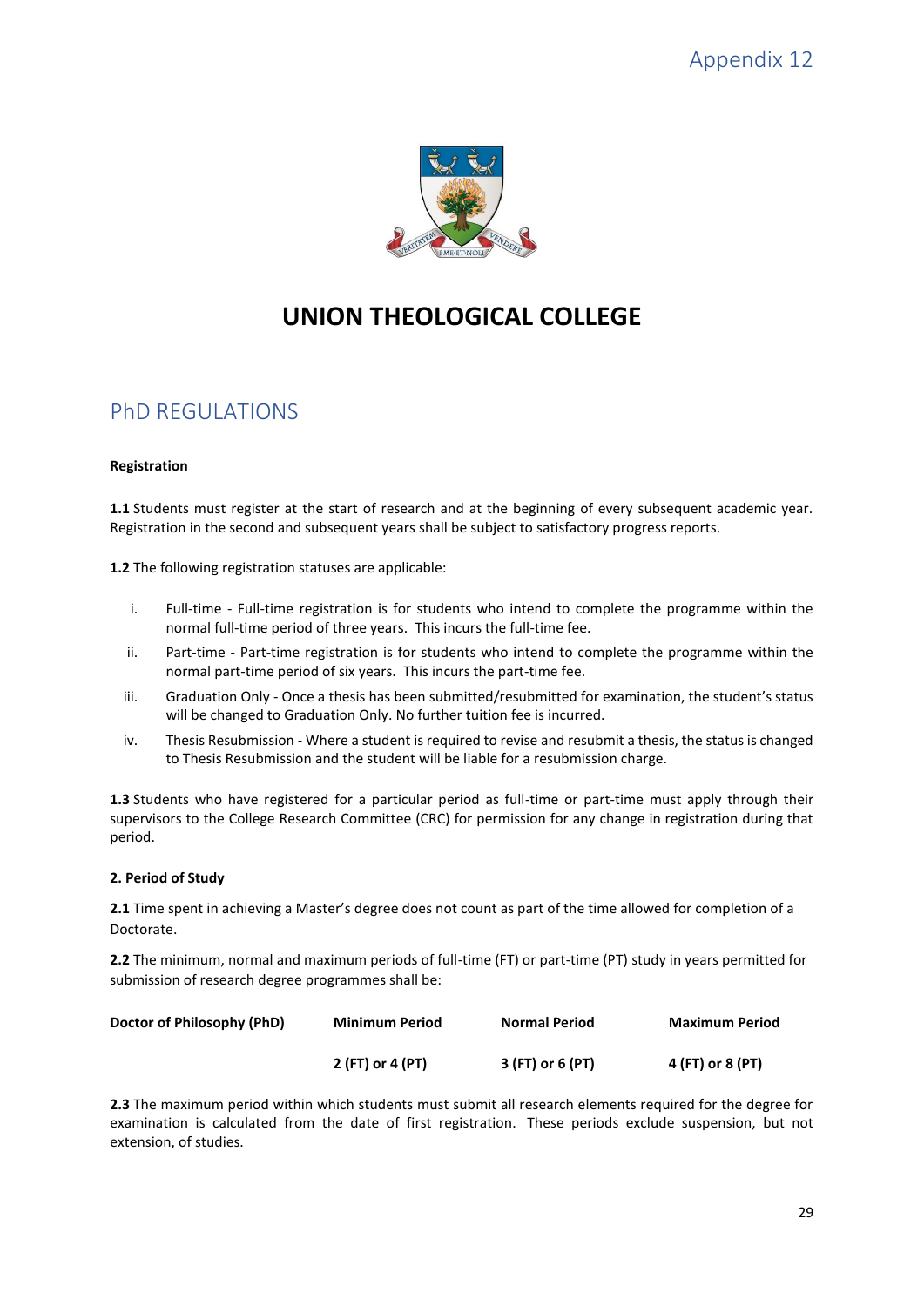**2.4** Students shall be expected to submit within the normal period of study. Any requests to submit earlier (within the minimum period), or later (within the maximum period) must be submitted to the CRC for consideration and approval. In exceptional circumstances, a request to allow an extension beyond the maximum period must be endorsed by the CRC, and approved by the Faculty.

**2.5** For any extension beyond the normal period, an action plan shall be agreed with the student setting out what needs to be achieved during the extension period.

**2.6** Students who are granted an extension beyond the normal period and are in receipt of funding for their programme should confirm the impact this may have on their funding.

**2.7** For students permitted to transfer from full-time to part-time registration, and vice versa, one unit of fulltime registration shall be considered equivalent to two units of part-time registration.

#### **3. Temporary Withdrawal**

**3.1** Students may apply to withdraw voluntarily from their programme on a temporary basis, subject to consultation with their supervisors and the approval of the CRC.

**3.2** A person on temporary withdrawal does not possess entitlements to any rights or privileges associated with student status, unless this is expressly stated in a letter from the College stipulating the person's status and entitlements.

**3.3** The CRC may permit students to withdraw temporarily from the programme for a period of up to one year at a time, up to a cumulative maximum of two years, where it is satisfied that good cause exists or continues to exist.

**3.4** A period of permitted temporary withdrawal shall not count as part of the time allowed by the College for submission or completion.

**3.5** Students who do not resume at the appropriate time, and who do not seek permission to withdraw temporarily shall be deemed to have withdrawn from the College.

**3.6** Any suspension or extension to the period of study of visa-holding students must be reported to the Head of Academic Administration as soon as it is known, for report to UK Visas and Immigration.

#### **4. Progress**

#### **4.1 Supervision**

**4.1.1** It is the responsibility of the Faculty to appoint the supervisory team for each research degree student. The team will consist of a principal supervisor, a second supervisor and, if appropriate, a third supervisor. In no circumstances may a student have more than three supervisors at any one time. The principal supervisor shall have overall responsibility for the student and the research. It is the responsibility of the student to interact with the team, normally through the principal supervisor.

#### **4.1.2 Research supervisors will:**

i. Typically, be members of staff in a Higher Education Institution or Research Institute, while allowing for situations in which qualified individuals are working in other roles: and

ii. Be experienced in and actively engaged in research: and

iii. Hold a research degree at the same level as, or higher than, the degree being supervised.

**4.1.3** Research Teams will include: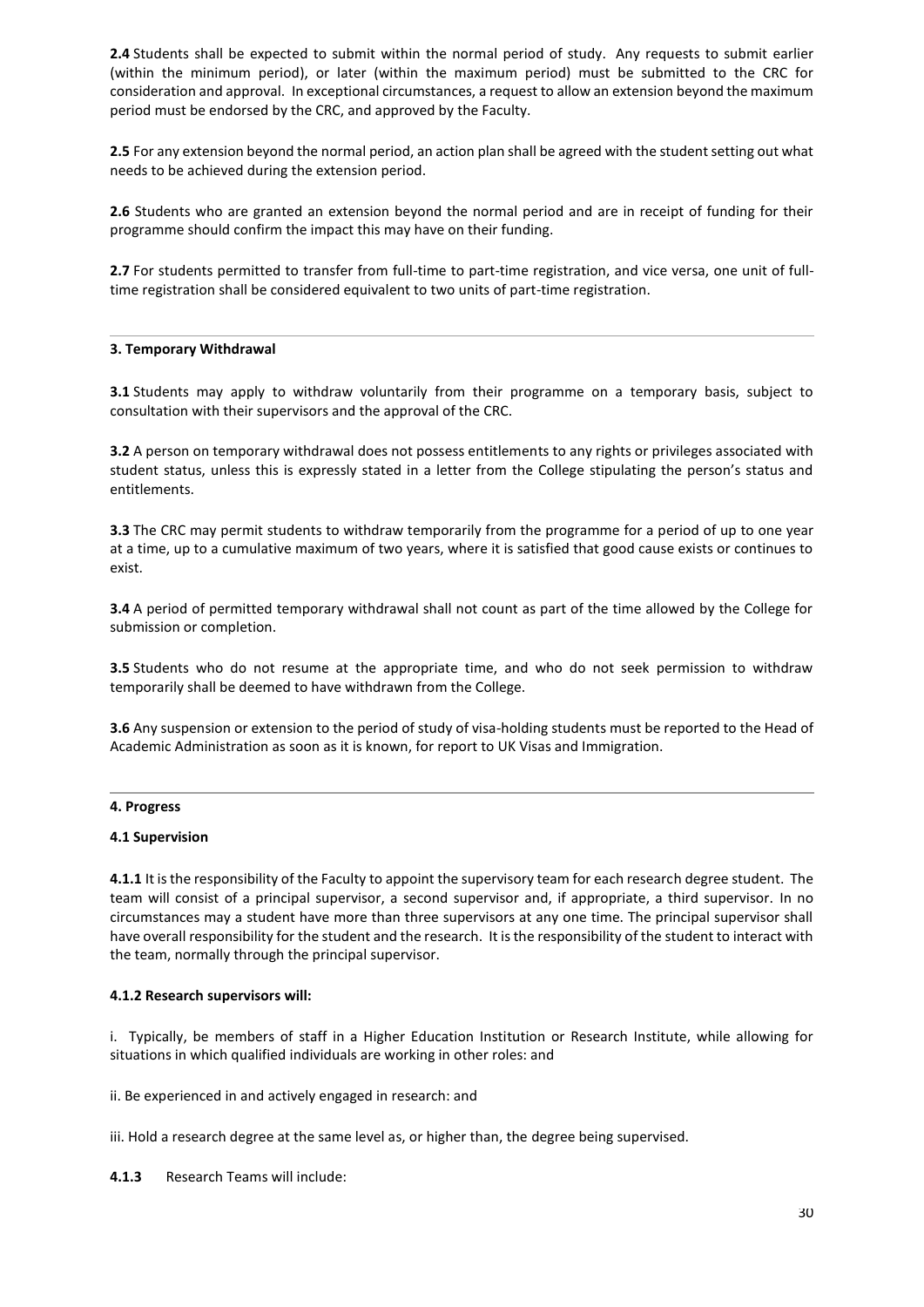i. At least one member who has successfully supervised a Doctoral thesis to completion, either individually or as part of a supervisory team.

ii. At least one member of Faculty or adjunct Faculty.

iii. At least one member who is currently engaged in relevant or related research, so as to ensure that the direction and monitoring of the student's progress is informed by up to date subject knowledge and research developments.

**4.1.4** Given that the College is a small specialist institution, it will be necessary to appoint external supervisors. Such appointees will be designated as Honorary Research Fellows and receive remuneration for their supervisory duties in line with fees agreed by Faculty.

**4.1.5** If, for any reason, a principal supervisor shall be unavailable for contact by a student for a significant period which impinges negatively on the progress of the student's project, a permanent replacement shall be appointed as a main supervisor.

**4.1.6** A supervisor may not normally be the principal supervisor for more than six full-time (or equivalent) research students at any one time.

**4.1.7** Supervisory responsibilities can be changed at the request of a student or a supervisor. Normally, any change of supervisor shall be by mutual agreement between the student and the College, by application to the Principal. If, for any reason, a change of supervisor(s) is required during the period of the research, the above criteria shall apply to the appointment of the new supervisor(s).

**4.1.8** At an initial supervisory meeting between the student and the principal supervisor or representative of the supervisory team, the following shall be agreed:

- i. Roles and responsibilities of the student and each member of the supervisory team.
- ii. The frequency, duration and format of formal meetings.
- iii. Any requirements for ethical approval of the proposed research which is obtained through application to the College Research Committee in line with the College Policy on the Ethical Approval of Research.

### **4.2 Research Plan**

**4.2.1** Both full-time and part-time research students must agree a research plan with their supervisors at the outset of the research (which should be updated as appropriate throughout the period of study), and attend courses and perform research work as specified in the research plan*.*

### **5.1 Regular Progress Monitoring**

**5.1.1.** There shall be eight formal meetings per year between the principal supervisor and full-time student (four for part-time students) to monitor progress against the research plan. All members of the supervisory team shall attend at least half of these meetings. Minutes of the meetings shall be retained as records.

**5.1.2.** A supervisor who has concerns about a student's progress at times other than the normal Annual Progress Review period outlined in x.x, shall inform the student in writing of the areas of concern and invite the student to a meeting to discuss the concerns. Following the meeting, and taking account of all known circumstances, the supervisor(s) may do one of the following:

- i. Agree a plan of action for the student, with a review date, and monitor the student's attendance, progress and performance during that period. If the student's performance has not improved within the specified period, the supervisors shall notify the Principal or nominee and submit a report for review by the CRC.
- ii. In exceptional circumstances, notify the Principal or nominee and submit a report for review by the CRC, without undertaking a period of monitoring.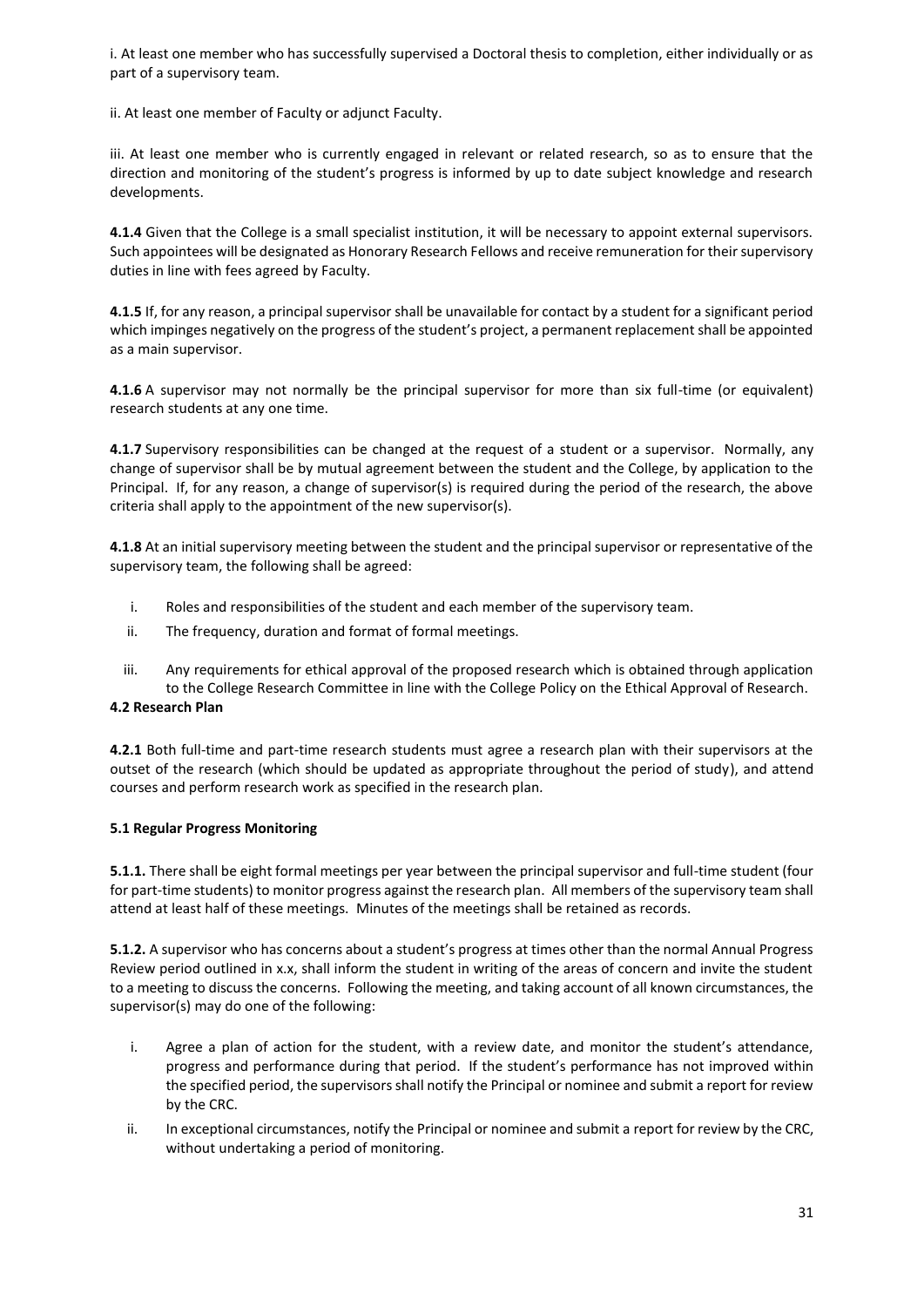**5.1.3.** In either case, where a supervisor report is made to the CRC for review of the student's progress, the student shall also be given the opportunity to submit a report. The CRC shall inform the student of the outcome of the progress review, and the appropriate registration status.

### **5.2 Annual Progress Review: Differentiation**

**5.2.1** Students are admitted as Probationary Research Students and are required to confirm doctoral status (differentiate) at the end of their first year of study. Reviews are held within nine months to allow for any remedial actions arising from the review to be completed within the year.

**5.2.2** Confirmation of status normally requires the submission of the following: an outline of the provisional research project (maximum 1000 words), a forward plan with a schedule and expected dates of completion, a supporting bibliography, and a sample of work such as a draft chapter  $(4,000 - 6,000$  words). These submissions will be assessed in an interview with the Progress Review Panel (5.3.1).

**5.2.3** The Progress Review Panel shall make one of the following recommendations to the CRC regarding progression:

i. That the student be permitted to differentiate to Doctoral status.

ii. That the student's performance is unsatisfactory and that a second attempt at differentiation be held within a specified period (normally 3 months FTE) may be made. Students may not make more than two attempts at differentiation. Students shall normally be offered a second attempt before recommendation iii is made.

iii. That the student's performance is unsatisfactory and they may not differentiate and registration on the programme ceases. In such a case, the CRC shall invite any student who has received this recommendation to appear before it before the decision is confirmed.

**5.2.4** Students who are dissatisfied with the outcome of differentiation may submit an academic appeal (research degree programmes) if a ground for appeal is evidenced.

### **5.3 Annual Progress Review (Year 2 and beyond)**

**5.3.1** The College shall appoint a progress review panel for each student. This should comprise two academics not involved in the student's supervision. One member of the supervisory team, preferably the principal supervisor, may be present to provide input, but may not take part in making the final recommendation concerning the student's progress. The progress of each student must be reviewed annually until the research degree is awarded. The Faculty may specify more frequent reviews at its discretion. The normal outcome of the Annual Progress Review is that the student progresses to the next year, unconditionally or subject to the completion of specific targets.

**5.3.2** The Annual Progress Review must contain the following three elements:

- i. A written self-evaluative summary by the student of work completed during the period under review, together with a sample of work.
- ii. A meeting with the student, where the student discusses their work with the progress review panel.
- iii. A documented outcome of the review and the progression decision.

**5.3.3** The progress review panel shall make one of the following recommendations regarding progression, for the approval of the CRC:

i. That the student's performance is satisfactory, and that the student be permitted to proceed to the next stage.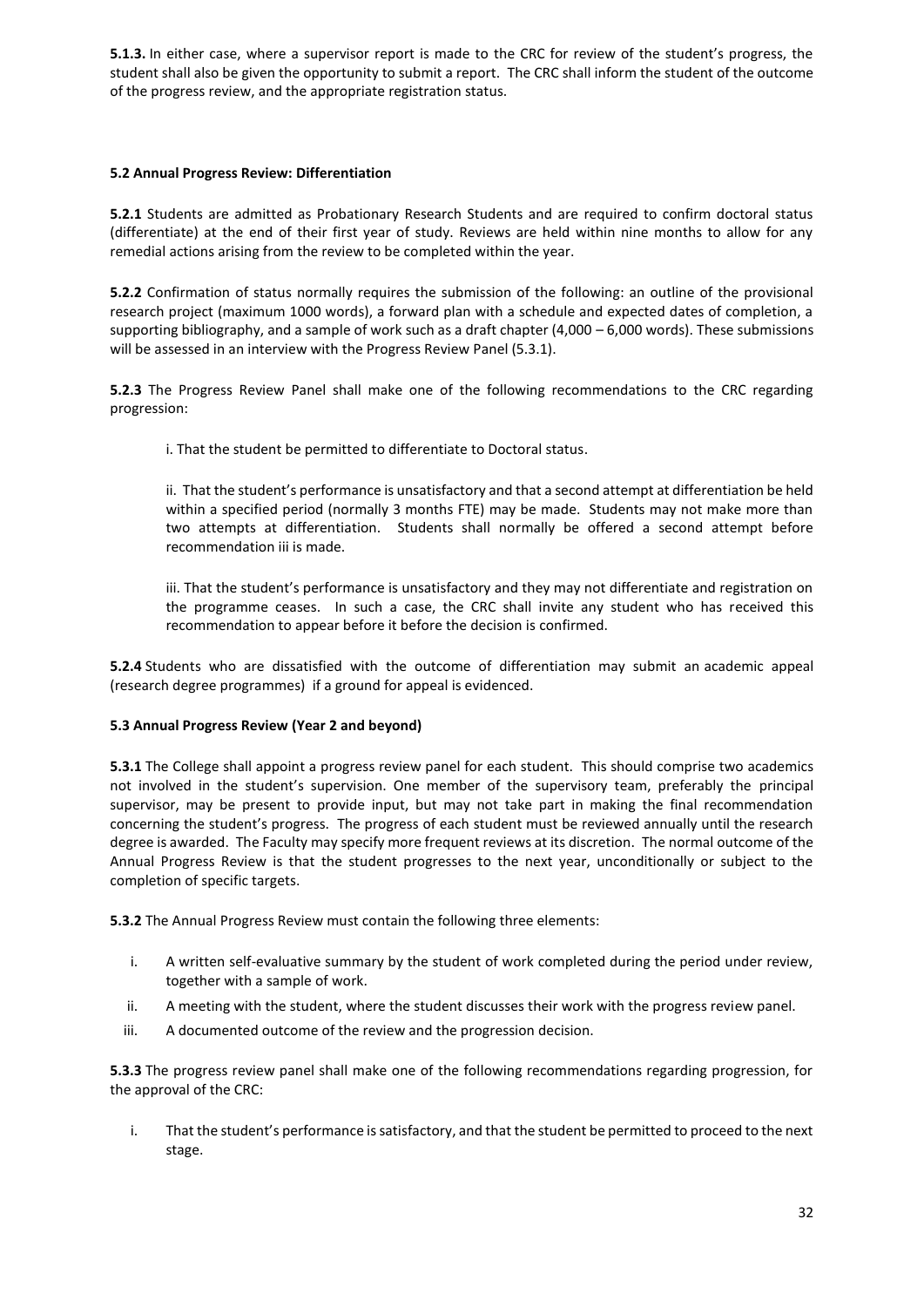- ii. That, notwithstanding some concerns, which the student and supervisory team should act upon, the student's overall performance is satisfactory, and that the student be permitted to proceed to the next stage.
- iii. That the student's performance is unsatisfactory, and that a further assessment be held within a specified period (normally 3 months FTE) to determine whether progress on the programme shall be recommended. Students may not make more than two attempts at Annual Progress Review. Students shall normally be offered a second attempt before recommendation iv is made.
- iv. That the student's performance is unsatisfactory and that no submission for a Doctoral degree examination be recommended, and that registration be terminated.

**5.3.4** For students who are completing the final year of their normal period of study, the progress review panel shall confirm whether or not the student has completed all the necessary research and is on track to submit.

**5.3.5** The CRC shall consider progress review panel recommendations and shall invite any student who has received a recommendation under iv above to appear before it before the decision is confirmed. The College Office shall inform each student of the outcome of the progress review exercise.

**5.3.6** Students who are dissatisfied with the outcome of the progress review may submit an academic appeal (research degree programmes) if a ground for appeal is evidenced.

### **6.1 College Research Committee**

**6.1.1** The Faculty has oversight of research within the College and has delegated certain matters to a College Research Committee, chaired by the Principal and comprising both internal and external research-active members. A quorum shall comprise the Chairperson and two other members. The Head of Academic Administration shall be in attendance. Minutes shall be taken as a formal record of CRC meetings, and retained.

**6.1.2** Students asked to appear before the CRC may be accompanied by one person. The individual who accompanies the student will not act as the student's representative or have either a professional or academic legal qualification.

**6.1.3** On consideration of any case referred to it, the CRC shall have the power to do any one or more of the following as it considers appropriate:

- i. To advise students of the course of action considered to be in their best interests with a view to completing a degree or other programmes of the College. This may include temporary withdrawal or transferring to another programme, if appropriate.
- ii. To require students to follow a specified course of action to meet specified targets, provided such targets do not normally exceed what would be required for the student to restore his/her good academic standing.
- iii. To require students who have persistently failed progress review to withdraw from their current pathway, or transfer to another programme.
- iv. To require students who have persistently failed progress review to withdraw from the College.

**6.1.4** Where students fail to satisfy a requirement imposed under ii, the College may either impose a further requirement under ii, or require students to withdraw from the programme or College as appropriate to the circumstances of the case. In such cases the student shall have the right to appear before the CRC meeting at which the withdrawal decision is taken or confirmed. All CRC decisions shall be confirmed in writing to the student concerned within five working days of the decision being made.

**6.1.5** Students who are dissatisfied with the outcome of the examination process may submit an academic appeal (research degree programme) if a ground for appeal is evidenced.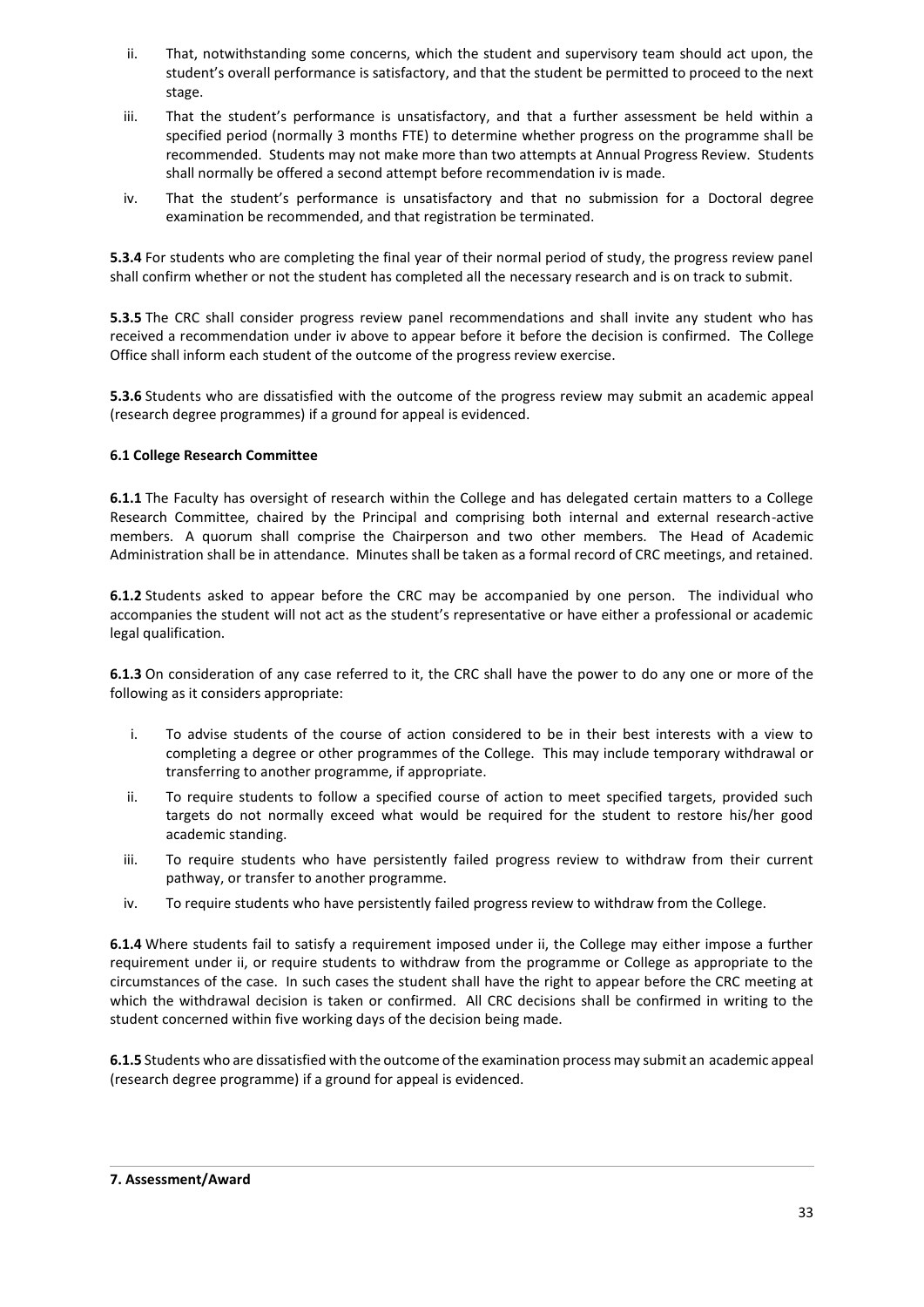### **7.1 Notice of Intention to Submit**

**7.1.1** Students shall prepare a detailed timetable for final preparation and submission of the thesis, in consultation with the supervisors, at least six months before the end of the normal period of study.

**7.1.2** Students must give at least three months' notice to the CRC of intention to submit their thesis. The College Office will provide thesis submission deadlines regarding eligibility for graduation.

**7.1.3** Students must be registered as research students in the academic year in which the thesis is submitted.

**7.1.4** Students who anticipate being unable to submit by the notified date must apply to the CRC for a new date of submission, after consultation with their supervisors.

**7.1.5** The principal supervisor must ensure that appropriate sections of the draft thesis have been submitted to the College-recognised similarity checking service, and the report used for feedback purposes, prior to the submission of the thesis.

### **7.2 Title and Format of Thesis**

**7.2.1** Students shall specify the title of the thesis when giving notice of intention to submit. The title may not be changed thereafter, except with the permission of the CRC.

**7.2.2** All theses must be written in English.

**7.2.3** The length of the thesis should not normally be fewer than 75,000 words and not exceed 90,000 words (including footnotes but excluding the bibliography and any appendices deemed essential support for thesis).

**7.2.4** The layout of the thesis must conform to the format described in the Code of Practice for Research Degrees.

**7.2.5** The first page of the thesis must give the author's full names, degrees, the approved title of the thesis, the degree for which it is offered, and the date of submission.

### **7.3 Requirements for the Master of Philosophy<sup>3</sup> (as an exit award available to examiners following a PhD viva)**

**7.3.1** Master's degrees are awarded to students who have demonstrated:

- i. A systematic understanding of knowledge, and a critical awareness of current problems and/or new insights, much of which is at, or informed by, the forefront of an academic discipline, field of study, or area of professional practice.
- ii. A comprehensive understanding of techniques applicable to their own research or advanced scholarship.
- iii. Originality in the application of knowledge, together with a practical understanding of how established techniques of research and enquiry are used to create and interpret knowledge in the discipline.
- iv. Conceptual understanding that enables the student:
	- a. To evaluate critically current research and advanced scholarship in the discipline.
	- b. To evaluate methodologies and develop critiques of them and, where appropriate, to propose new hypotheses.

**7.3.2** Typically, holders of the qualification will be able to:

 $\overline{a}$ 

<sup>&</sup>lt;sup>3</sup> UK Quality Code for Higher Education: The Frameworks for Higher Education Qualifications of UK Degree-Awarding Bodies (2014)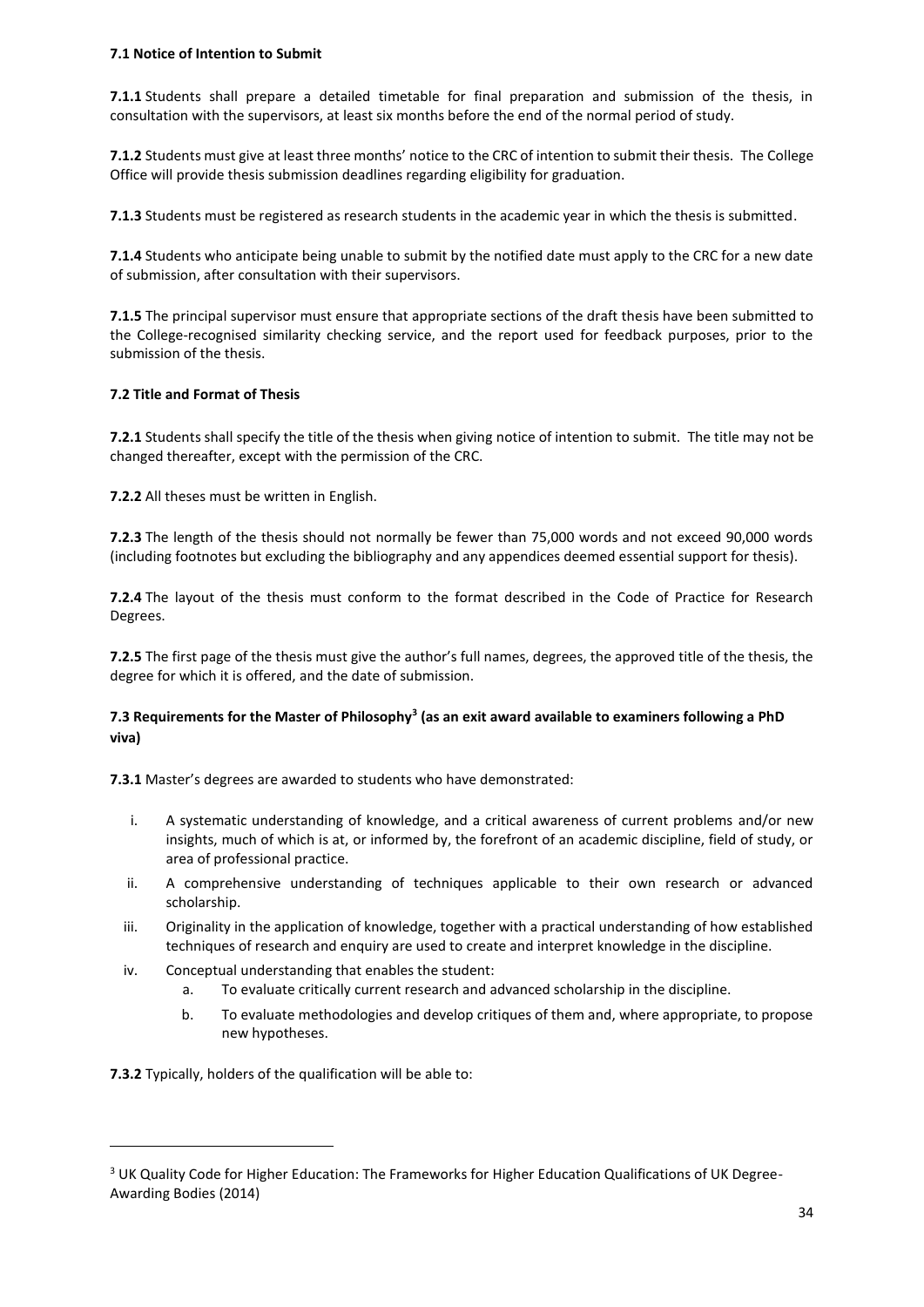- i. Deal with complex issues both systematically and creatively, make sound judgements in the absence of complete data, and communicate their conclusions clearly to specialist and non-specialist audiences.
- ii. Demonstrate self-direction and originality in tackling and solving problems, and act autonomously in planning and implementing tasks at a professional or equivalent level.
- iii. Continue to advance their knowledge and understanding, and to develop new skills to a high level.

### **7.3.3** Holders will have:

- i. The qualities and transferable skills necessary for employment requiring:
	- a) The exercise of initiative and personal responsibility.
	- b) Decision making in complex and unpredictable situations.
	- c) The independent learning ability required for continuing professional development.

### **7.4 Requirements for the Doctor of Philosophy<sup>4</sup>**

**7.4.1** Doctoral degrees are awarded to students who have demonstrated:

- a) The creation and interpretation of new knowledge, through original research or other advanced scholarship, of a quality to satisfy peer review, extend the forefront of the discipline and merit publication
- b) A systematic acquisition and understanding of a substantial body of knowledge which is at the forefront of an academic discipline or area of professional practice.
- c) The general ability to conceptualise, design and implement a project for the generation of new knowledge, applications or understanding at the forefront of the discipline, and to adjust the project design in the light of unforeseen problems.
- d) A detailed understanding of applicable techniques for research and advanced academic enquiry.

**7.4.2** Typically, holders of the qualification will be able to:

- a) Make informed judgements on complex issues in specialist fields, often in the absence of complete data, and be able to communicate their ideas and conclusions clearly and effectively to specialist and non-specialist audiences.
- b) Continue to undertake pure and/or applied research and development at an advanced level, contributing substantially to the development of new techniques, ideas, or approaches.

### **7.4.3** Holders will have:

a) The qualities and transferable skills necessary for employment requiring the exercise of personal responsibility and largely autonomous initiative in complex and unpredictable situations, in professional or equivalent environments.

### **7.5 Procedure for Submission**

 $\overline{a}$ 

**7.5.1** Students must submit to the College Office two electronic copies of the thesis, (PDF and Word files) to be issued to the internal and external examiners.

**7.5.2** On submitting a thesis, students must sign a statement that:

- b) The thesis is not one for which a degree has been or will be conferred by any other institution.
- c) The thesis is not one for which a degree has already been conferred by this College
- d) The work for the thesis is the student's own and that, where material submitted by the student for another degree or work undertaken by the student as part of a research group has been

<sup>4</sup> UK Quality Code for Higher Education: The Frameworks for Higher Education Qualifications of UK Degree-Awarding Bodies (2014)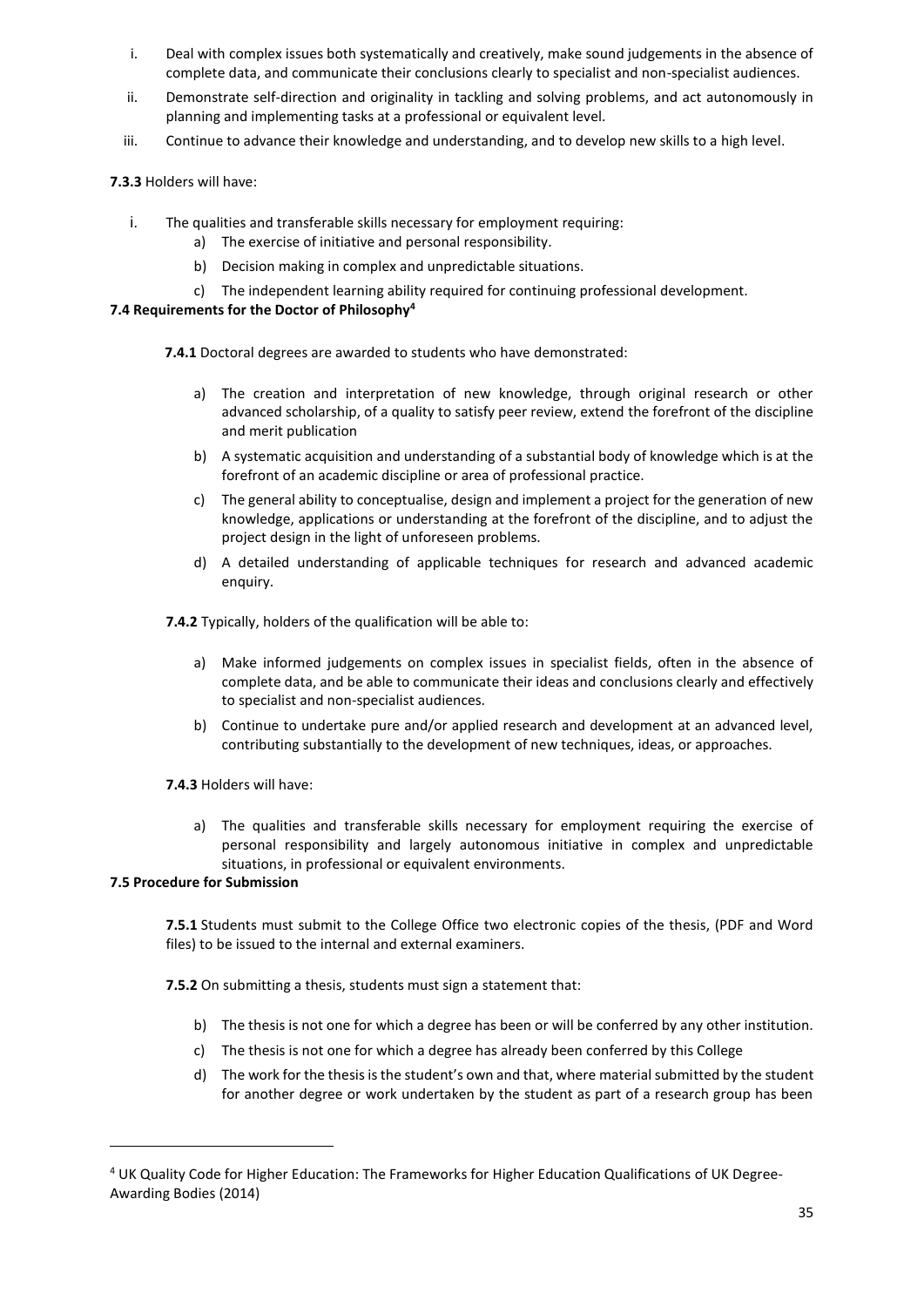incorporated into the thesis, the extent of the work thus incorporated has been clearly indicated.

e) The composition of the thesis is the student's own work.

#### **7.6 Appointment of Examiners**

**7.6.1** The CRC shall nominate internal and external examiners to be formally appointed by Faculty.

**7.6.2** Where the student is a member of staff, or in any other case where personal interest might be involved, a second external examiner must be appointed in lieu of the internal examiner. The two external examiners must each come from different institutions or organisations.

**7.6.3** In any instance where an internal examiner is not appointed, the College shall appoint an independent member of the internal staff to co-ordinate the examination process.

**7.6.4** Only persons of seniority and experience within the area of research concerned shall be appointed as examiners.

**7.6.5** The examiners shall not have had substantial co-authoring or collaborative involvement in the student's work, nor examine a thesis whose focus is the examiner's own work, nor have any links, including personal links, with the student which could be perceived to influence their judgement.

**7.6.6** The external examiner shall be appointed from amongst the current professors, fellows, readers, or senior lecturers (or equivalent) from an external university. External examiners from outside the higher education system, for example from a research institution or religious body, shall be recognised experts in the area of the research. An external examiner must not have been a member of staff or a student of the College at any time during the three years prior to appointment.

**7.6.7** The internal examiner shall be appointed from amongst the current professors, senior lecturers or lecturers (but not lecturers on probation) or adjunct faculty.

**7.6.8** The principal, second or third supervisor may not be appointed as an examiner.

### **7.7 The Examination Process**

**7.7.1** The examiners shall each prepare an independent report on the thesis before the oral examination.

**7.7.2** There shall be an oral examination attended by the internal and external examiners and independently convened by a Chair who is appointed by the CRC.

**7.7.3** The oral examination shall normally take place in the College.

**7.7.4** The student may not communicate with the examiners about the thesis or examination before the oral examination.

**7.7.5** After the oral examination, the examiners must send the College Office all the independent reports plus a joint report which includes one of the following decisions:

- a. The Doctoral degree be awarded as the thesis stands.
- b. The Doctoral degree be awarded subject to corrections\* being made to the thesis that must be completed within three months.
- c. The Doctoral degree be awarded subject to corrections\* being made to the thesis that must be completed within six months.